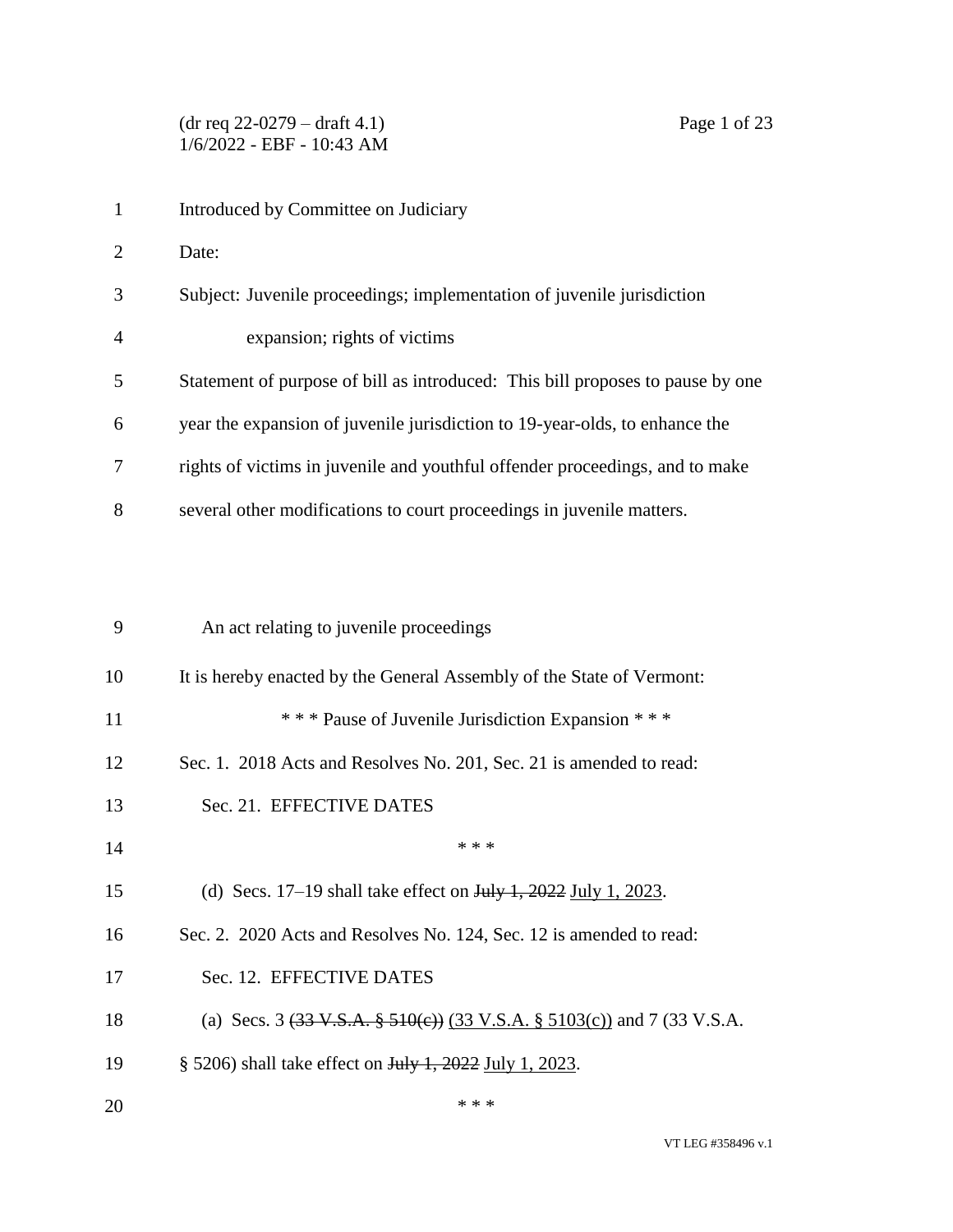(dr req 22-0279 – draft 4.1) Page 2 of 23 1/6/2022 - EBF - 10:43 AM

| $\mathbf{1}$   | *** Victim's Compensation and Restitution in Juvenile Proceedings ***              |
|----------------|------------------------------------------------------------------------------------|
| $\overline{2}$ | Sec. 3. 33 V.S.A. § 5119 is amended to read:                                       |
| 3              | § 5119. SEALING OF RECORDS                                                         |
| $\overline{4}$ | * * *                                                                              |
| 5              | (i) Upon receipt of a court order to seal a record relating to an offense for      |
| 6              | which there is an identifiable victim, a State's Attorney shall record the name    |
| 7              | and date of birth of the victim, the offense, and the date of the offense. The     |
| 8              | name and any identifying information regarding the defendant shall not be          |
| 9              | recorded. Victim information retained by a State's Attorney pursuant to this       |
| 10             | subsection shall be available only to victims' advocates, the Victims'             |
| 11             | Compensation Program, and the victim and shall otherwise be confidential.          |
| 12             | The Victim's Compensation Program may be provided with a copy, redacted            |
| 13             | of all information identifying the youth or delinquent child, of the affidavit for |
| 14             | the sole purpose of verifying the expenses in a victim's compensation              |
| 15             | application submitted pursuant to 13 V.S.A. § 5353.                                |
| 16             | * * *                                                                              |
| 17             | Sec. 4. 33 V.S.A. § 5235 is amended to read:                                       |
| 18             | § 5235. JUVENILE RESTITUTION                                                       |
| 19             | * * *                                                                              |
| 20             | (e) In the event the juvenile is unable to pay the restitution judgment order      |
| 21             | at the time of disposition, the court shall fix the amount thereof, which shall    |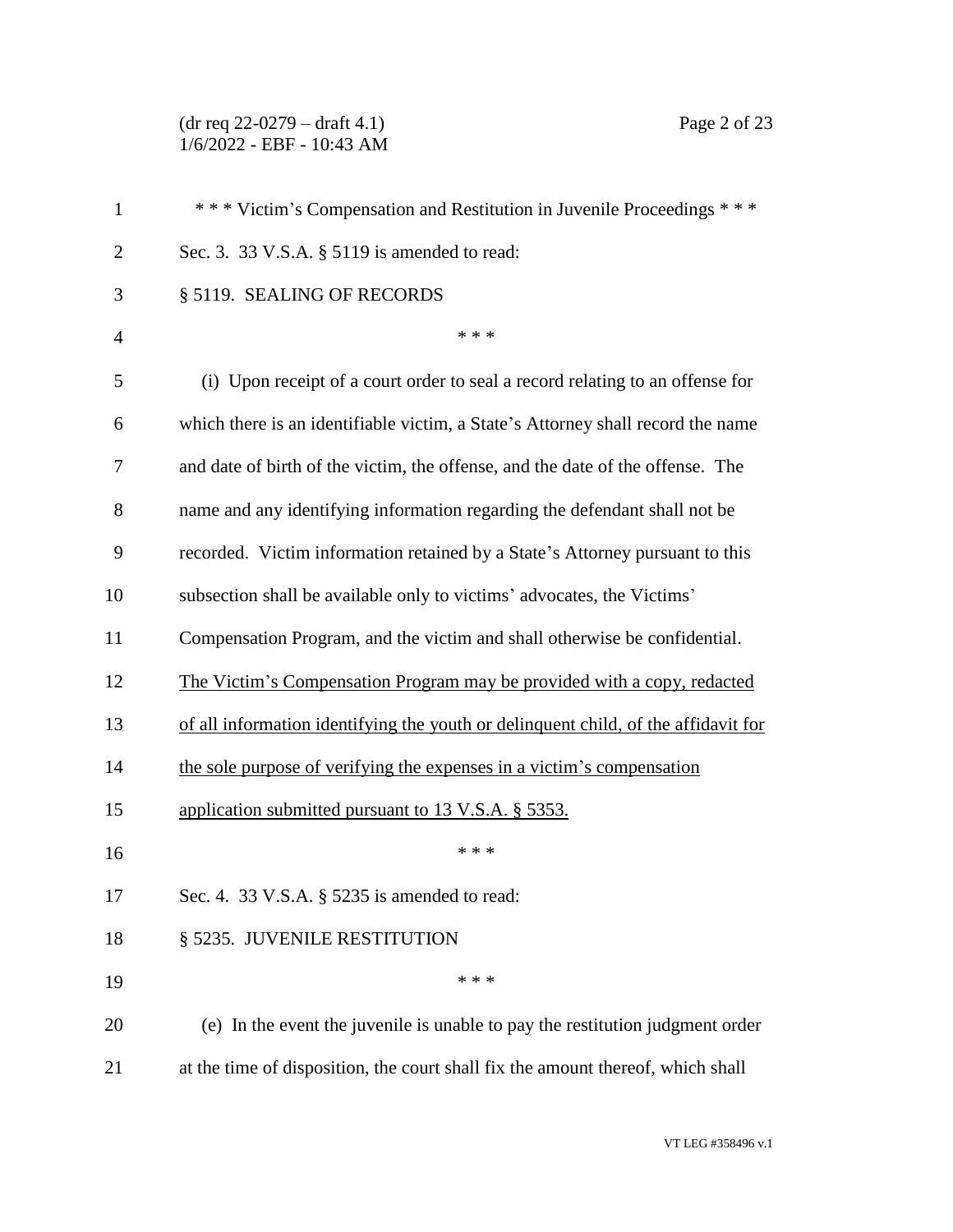(dr req 22-0279 – draft 4.1) Page 3 of 23 1/6/2022 - EBF - 10:43 AM

| $\mathbf{1}$   | not exceed an amount the juvenile can or will be able to pay, and shall fix the |
|----------------|---------------------------------------------------------------------------------|
| $\overline{2}$ | manner of performance or refer to a restorative justice program that will       |
| 3              | address how loss resulting from the delinquency will be addressed, and          |
| $\overline{4}$ | establish a restitution payment schedule based upon the juvenile's current and  |
| 5              | reasonably foreseeable future ability to pay, subject to modification under     |
| 6              | section 5264 of this title.                                                     |
| 7              | * * *                                                                           |
| 8              | $(k)(1)$ The Restitution Unit may bring an action to enforce a restitution      |
| 9              | order issued under this section in the Superior or Small Claims Court of the    |
| 10             | county where the offender resides or in the county where the order was issued.  |
| 11             | In an action under this subsection, a restitution order issued in a juvenile    |
| 12             | proceeding shall be enforceable in Superior or Small Claims Court in the same   |
| 13             | manner as a civil judgment. Superior and Small Claims Court filing fees shall   |
| 14             | be waived for an action under this subsection and for an action to renew a      |
| 15             | restitution judgment.                                                           |
| 16             | (2) An action under this subsection may be brought only after the               |
| 17             | offender reaches 18 years of age and shall not be subject to any limitations    |
| 18             | period.                                                                         |
| 19             | (3) For purposes of this subsection, a restitution order issued in a            |
| 20             | juvenile proceeding shall not be confidential. The sealing of a juvenile record |
| 21             | shall not affect the authority of the Restitution Unit to enforce a restitution |
|                |                                                                                 |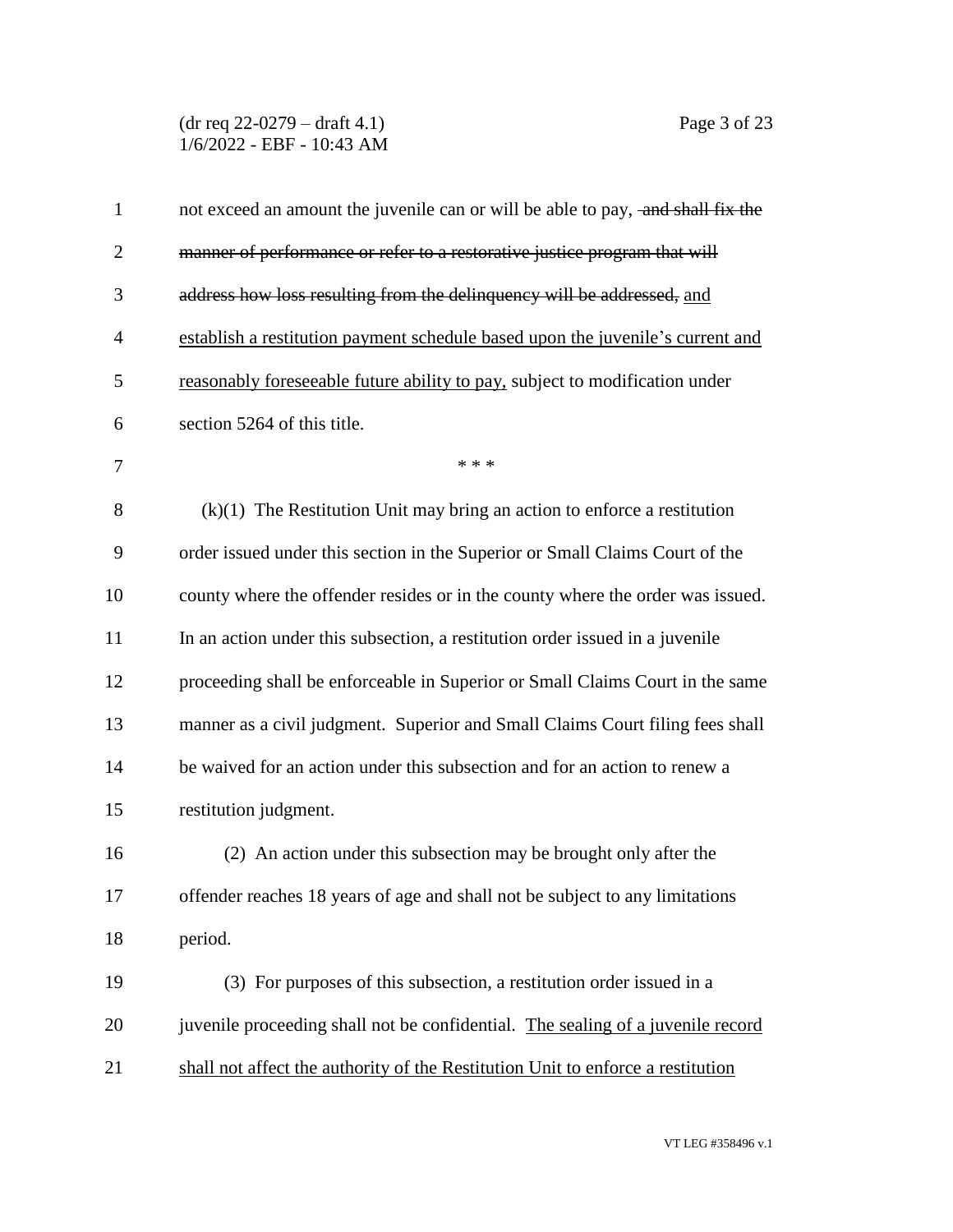(dr req 22-0279 – draft 4.1) Page 4 of 23 1/6/2022 - EBF - 10:43 AM

| $\mathbf{1}$   | order in the same manner as a civil judgment under subdivision (1) of this          |
|----------------|-------------------------------------------------------------------------------------|
| $\overline{2}$ | subsection.                                                                         |
| 3              | *** Rights of Victims in Juvenile and Youthful Offender Proceedings ***             |
| $\overline{4}$ | Sec. 5. 13 V.S.A. § 5304 is amended to read:                                        |
| 5              | § 5304. VICTIMS ASSISTANCE PROGRAM                                                  |
| 6              | * * *                                                                               |
| 7              | (2) Notification. Victims, other than victims of acts of delinquency,               |
| 8              | shall be notified in a timely manner when a court proceeding involving their        |
| 9              | case is scheduled to take place and when a court proceeding to which they           |
| 10             | have been summoned will not take place as scheduled. Victims shall also be          |
| 11             | notified as to the final disposition of the case, and shall be notified of their    |
| 12             | right to request notification of a person's release or escape under section 5305    |
| 13             | of this title. Notwithstanding this subdivision, the notification rights of victims |
| 14             | of delinquent acts are governed by 33 V.S.A. chapters 52 and 52A.                   |
| 15             | * * *                                                                               |
| 16             | Sec. 6. 13 V.S.A. § 5305 is amended to read:                                        |
| 17             | § 5305. INFORMATION CONCERNING RELEASE FROM CUSTODY                                 |
| 18             | (a) Victims, other than victims of acts of delinquency, and affected persons        |
| 19             | shall have the right to request notification by the agency having custody of the    |
| 20             | defendant before the defendant is released, including a release on bail or          |
| 21             | conditions of release, furlough, or other community program,; upon                  |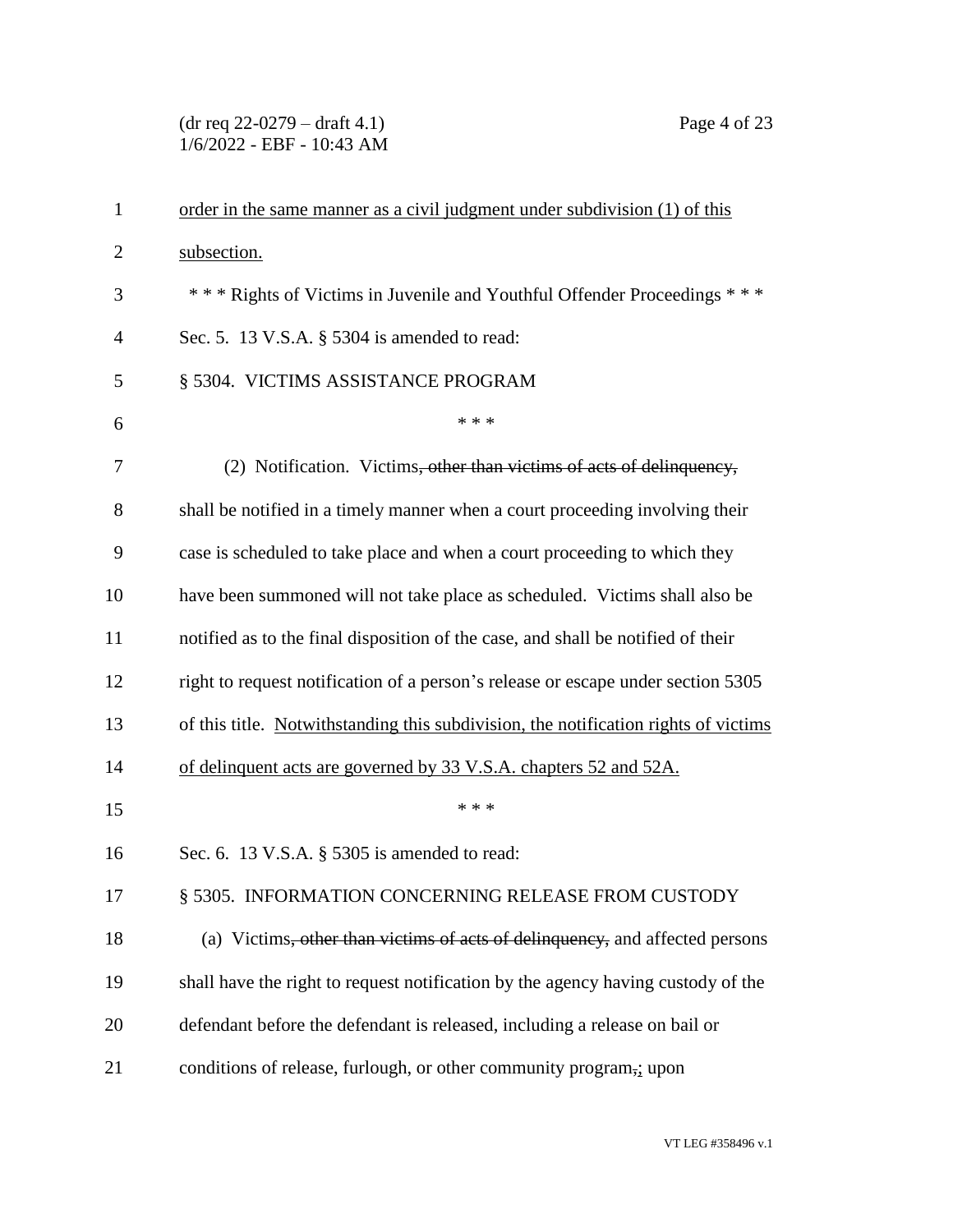(dr req 22-0279 – draft 4.1) Page 5 of 23 1/6/2022 - EBF - 10:43 AM

| $\mathbf{1}$   | termination or discharge from probation,; or whenever the defendant escapes,      |
|----------------|-----------------------------------------------------------------------------------|
| $\overline{2}$ | is recaptured, dies, or receives a pardon or commutation of sentence. Notice      |
| 3              | shall be given to the victim or affected person as expeditiously as possible at   |
| $\overline{4}$ | the address or telephone number provided to the agency having custody of the      |
| 5              | defendant by the person requesting notice. Any address or telephone number        |
| 6              | so provided shall be kept confidential. The prosecutor's office shall ensure      |
| 7              | that victims are made aware of their right to notification of an offender's       |
| 8              | scheduled release date pursuant to this section. Notwithstanding this             |
| 9              | subsection, the right to information for victims of delinquent acts is governed   |
| 10             | by 33 V.S.A. chapters 52 and 52A.                                                 |
| 11             | * * *                                                                             |
| 12             | Sec. 7. 33 V.S.A. § 5110 is amended to read:                                      |
| 13             | § 5110. CONDUCT OF HEARINGS                                                       |
| 14             | (a) Hearings under the juvenile judicial proceedings chapters shall be            |
| 15             | conducted by the court without a jury and shall be confidential.                  |
| 16             | (b) The general public shall be excluded from hearings under the juvenile         |
| 17             | judicial proceedings chapters, and only the parties, their counsel, witnesses     |
| 18             | persons accompanying a party for his or her the party's assistance, and such      |
| 19             | other persons as the court finds to have a proper interest in the case or in the  |
| 20             | work of the court, including a foster parent or a representative of a residential |
| 21             | program where the child resides, may be admitted by the court. An individual      |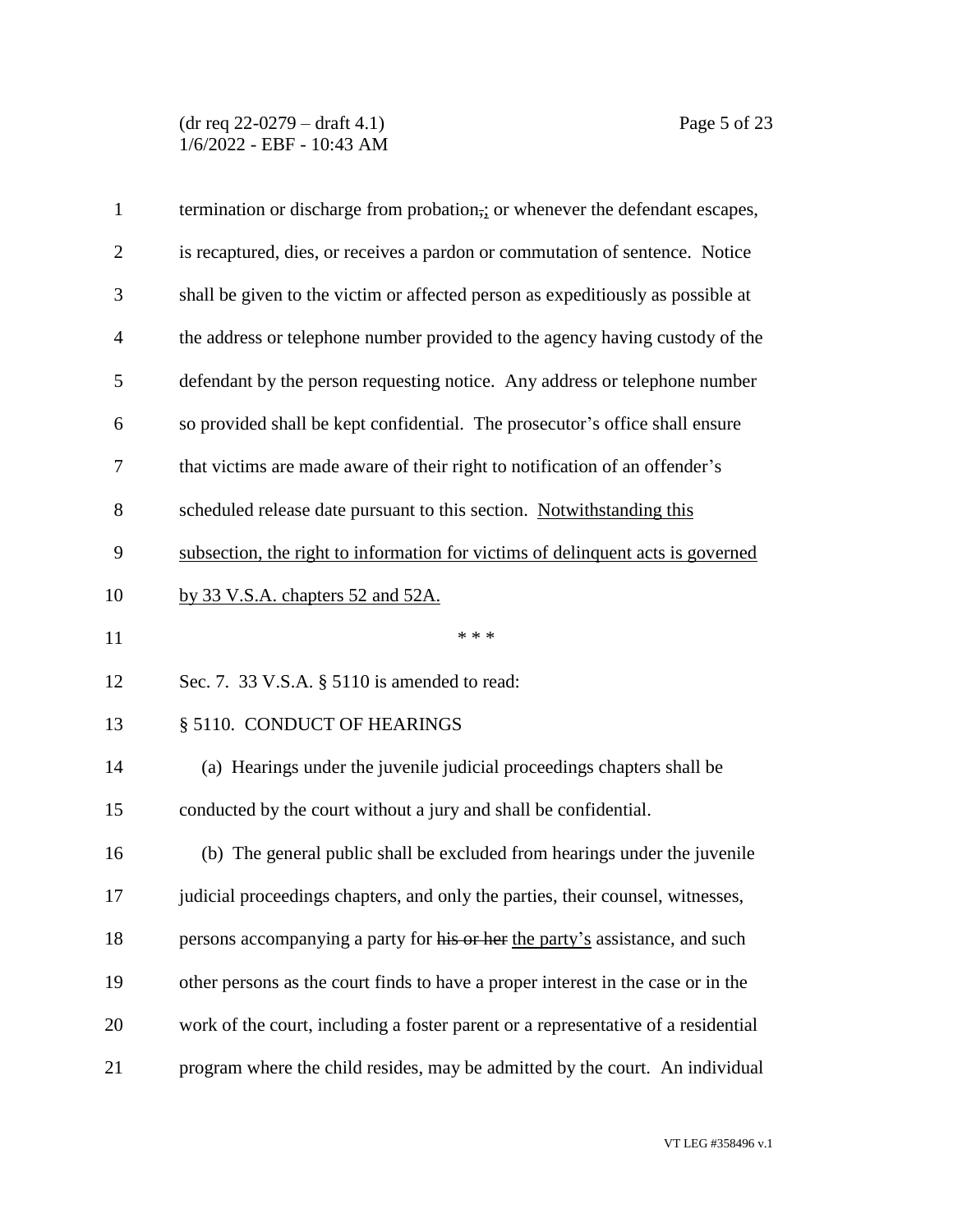(dr req 22-0279 – draft 4.1) Page 6 of 23 1/6/2022 - EBF - 10:43 AM

| $\mathbf{1}$   | without party status seeking inclusion in the hearing in accordance with this     |
|----------------|-----------------------------------------------------------------------------------|
| $\overline{2}$ | subsection may petition the court for admittance by filing a request with the     |
| 3              | clerk of the court. This subsection shall not prohibit a victim's exercise of his |
| $\overline{4}$ | or her rights under sections 5233 and 5234 of this title, and as otherwise        |
| 5              | provided by law.                                                                  |
| 6              | (c) There shall be no publicity given by any person to any proceedings            |
| 7              | under the authority of the juvenile judicial proceedings chapters except with     |
| 8              | the consent of the child, the child's guardian ad litem, and the child's parent,  |
| 9              | guardian, or custodian. A person who violates this provision may be subject to    |
| 10             | contempt proceedings pursuant to Rule 16 of the Vermont Rules for Family          |
| 11             | Proceedings. This subsection shall not prohibit a victim from discussing          |
| 12             | underlying facts of the alleged offense that resulted in death or physical,       |
| 13             | emotional, or financial injury to the victim, provided that, unless otherwise     |
| 14             | provided by law or court order, a victim shall not disclose what occurs during a  |
| 15             | court proceeding, or information learned through a court proceeding that is not   |
| 16             | an underlying fact of the alleged offense that resulted in death or physical,     |
| 17             | emotional, or financial injury to the victim.                                     |
| 18             | (d) This section shall not prohibit a victim's exercise of rights provided by     |
| 19             | section 5234 of this title and as otherwise provided by law.                      |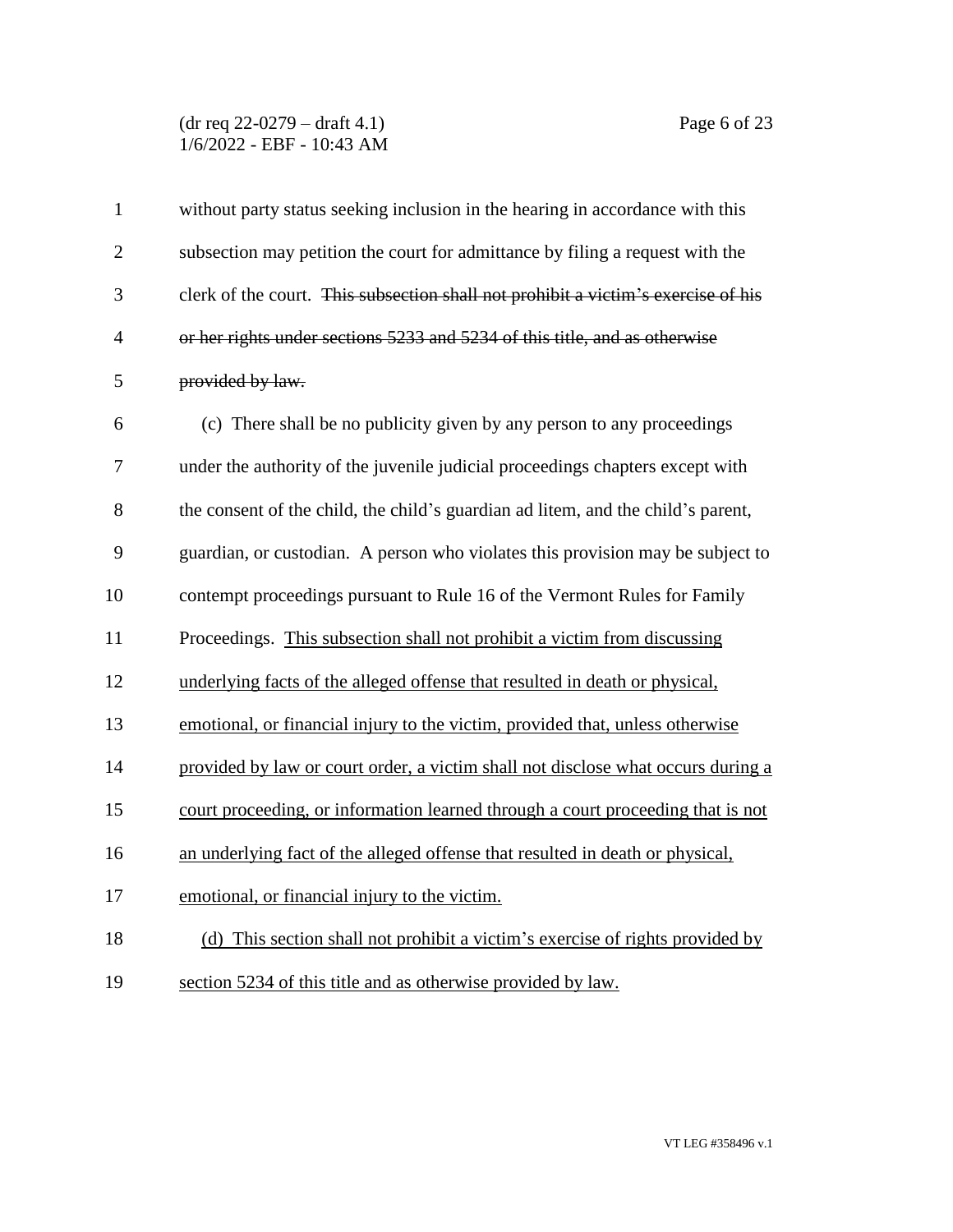(dr req 22-0279 – draft 4.1) Page 7 of 23 1/6/2022 - EBF - 10:43 AM 1 Sec. 8. 33 V.S.A. § 5126 is added to read: 2 § 5126. INFORMATION FROM LAW ENFORCEMENT AGENCY (a) Information to all victims in juvenile and youthful offender proceedings. After initial contact between a victim and a law enforcement agency responsible for investigating the offense, the agency shall promptly give in writing to the victim: (1) an explanation of the victim's rights under this chapter and chapters 52 and 52A of this title; (2) information concerning the availability of: (A) assistance to victims, including medical, housing, counseling, and emergency services; (B) compensation for victims under 13 V.S.A. chapter 167 and the name, street address, and telephone number of the Center for Crime Victim Services; (C) protection for the victim, including protective court orders; and (D) access by the victim and the offender to records related to the case that are public under the provisions of 1 V.S.A. chapter 5, subchapter 3 (access to public records). (b) Information to victims of listed crimes. As soon as practicable, the law enforcement agency shall use reasonable efforts to give to the victim of a listed 21 crime, as relevant, all of the following:

VT LEG #358496 v.1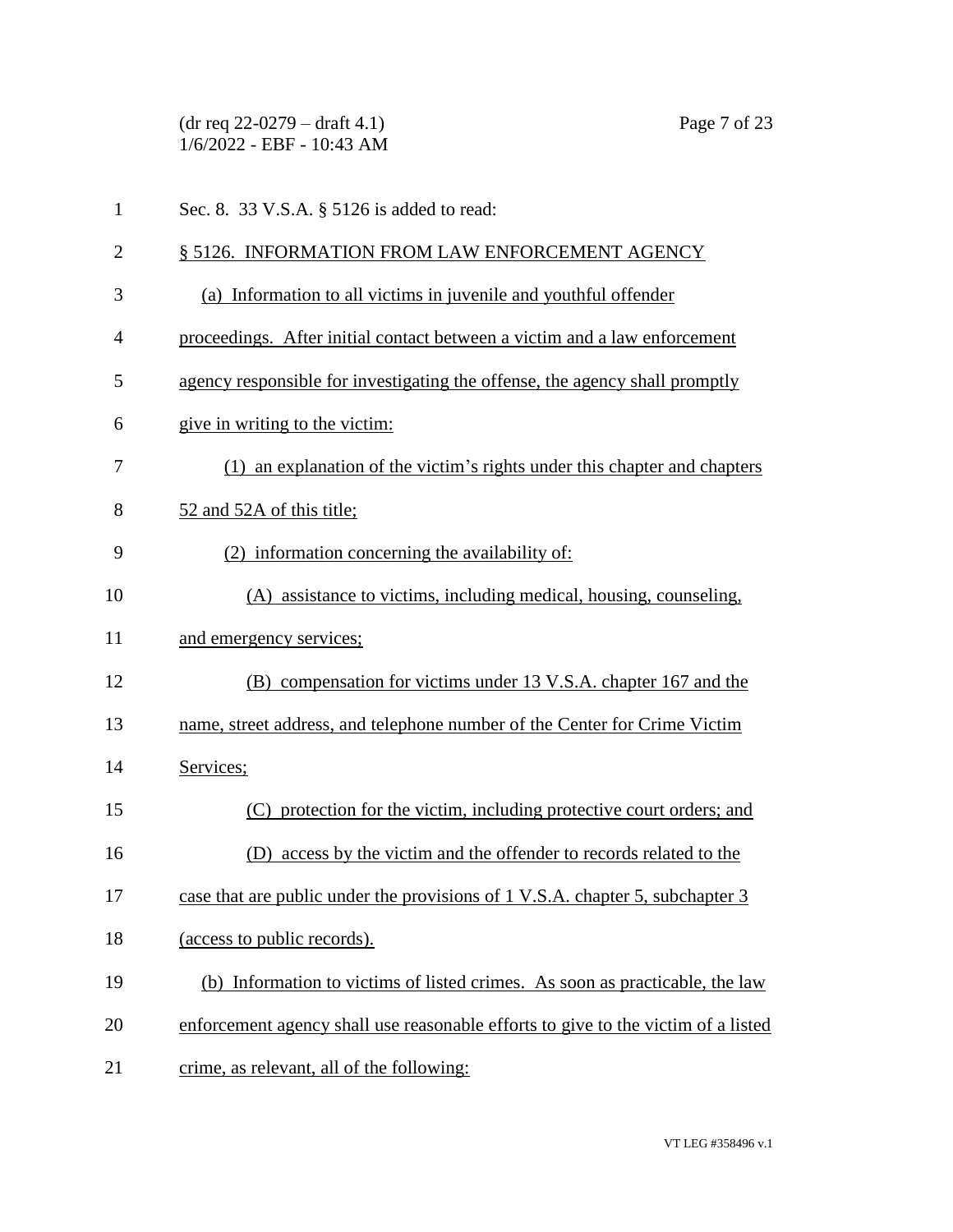(dr req 22-0279 – draft 4.1) Page 8 of 23 1/6/2022 - EBF - 10:43 AM

| $\mathbf{1}$   | (1) information as to the offender's identity unless inconsistent with law       |
|----------------|----------------------------------------------------------------------------------|
| $\overline{2}$ | enforcement purposes;                                                            |
| 3              | (2) information as to whether the offender has been taken into custody;          |
| $\overline{4}$ | (3) the file number of the case and the name, office street address, and         |
| 5              | telephone number of the law enforcement officer currently assigned to            |
| 6              | investigate the case;                                                            |
| 7              | (4) the prosecutor's name, office street address, and telephone number;          |
| 8              | (5) an explanation that no individual is under an obligation to respond to       |
| 9              | questions that may be asked outside a courtroom or deposition; and               |
| 10             | (6) information concerning any conditions of release imposed on the              |
| 11             | offender prior to an initial court appearance, unless otherwise limited by court |
| 12             | order.                                                                           |
| 13             | Sec. 9. 33 V.S.A. § 5127 is added to read:                                       |
| 14             | § 5127. VICTIM'S RIGHT TO PRESENCE OF VICTIM'S ADVOCATE                          |
| 15             | When a victim in a juvenile or youthful offender proceeding is ordered by        |
| 16             | the court to attend or has a right to attend the proceeding, the victim may be   |
| 17             | accompanied at the proceeding by a victim's advocate.                            |
| 18             | Sec. 10. 33 V.S.A. § 5234 is amended to read:                                    |
| 19             | § 5234. RIGHTS OF VICTIMS IN DELINQUENCY PROCEEDINGS                             |
| 20             | <b>INVOLVING A LISTED CRIME</b>                                                  |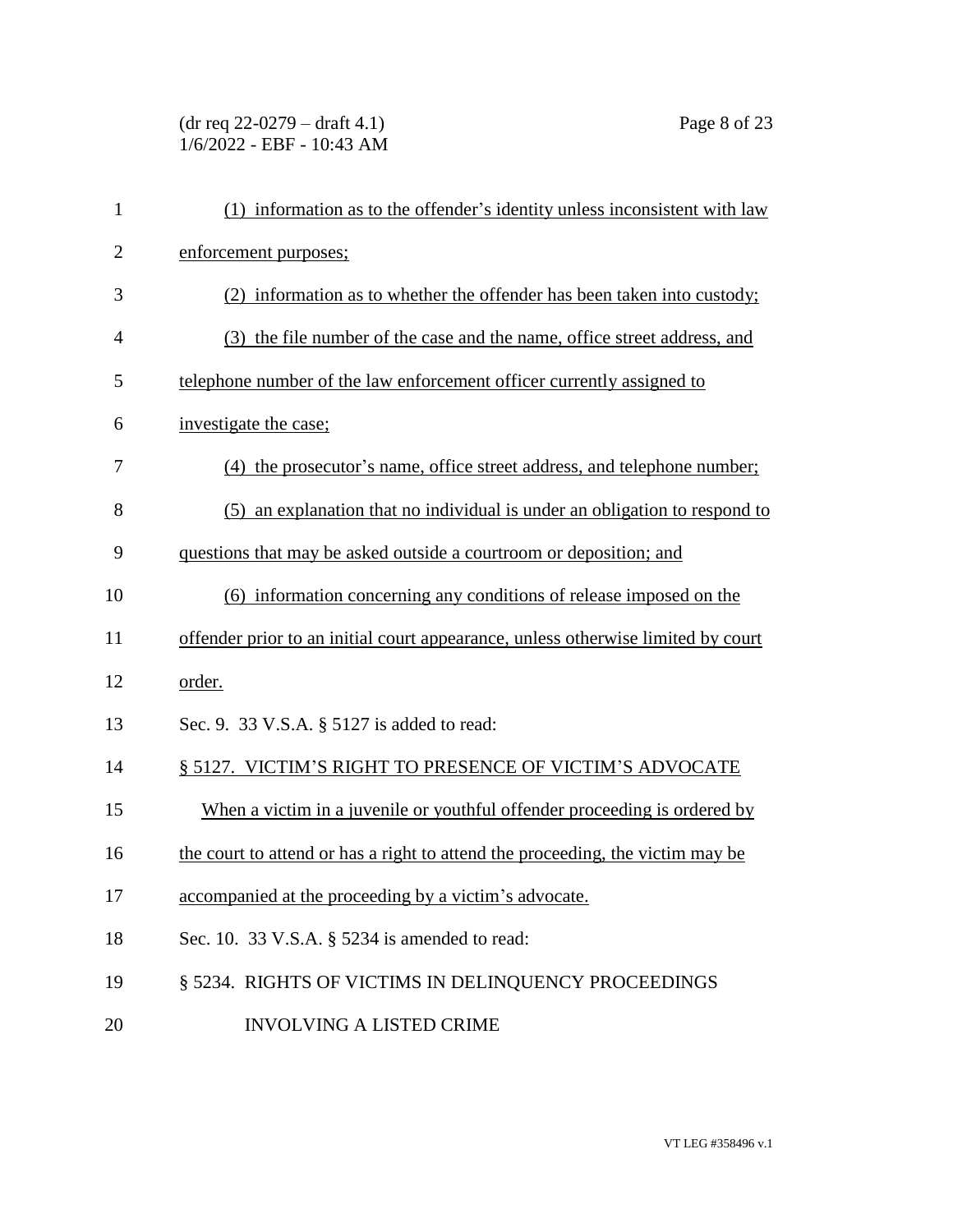## (dr req 22-0279 – draft 4.1) Page 9 of 23 1/6/2022 - EBF - 10:43 AM

| (a) The victim in a delinquency proceeding involving a listed crime shall        |
|----------------------------------------------------------------------------------|
| have the following rights:                                                       |
| (1) To be notified by the prosecutor's office in a timely manner of the          |
| following:                                                                       |
| (A) when a delinquency petition has been filed, the name of the child            |
| and any conditions of release initially ordered for the child or modified by the |
| court that are related to the victim or a member of the victim's family or       |
| eurrent household, unless otherwise limited by court order;                      |
| (B) his or her the victim's rights as provided by law, information               |
| regarding how a case proceeds through a delinquency proceeding, the              |
| confidential nature of delinquency proceedings, and that it is unlawful to       |
| disclose confidential information concerning the proceedings to another          |
| person;                                                                          |
| (C) when a predispositional or dispositional court proceeding is                 |
| scheduled to take place and when a court proceeding of which he or she the       |
| victim has been notified will not take place as scheduled; and                   |
| (D) whether delinquency has been found and disposition has                       |
| occurred, and any conditions of release or conditions of probation that are      |
| related to the victim or a member of the victim's family or current household    |
| and any restitution, when ordered unless otherwise limited by court order.       |
|                                                                                  |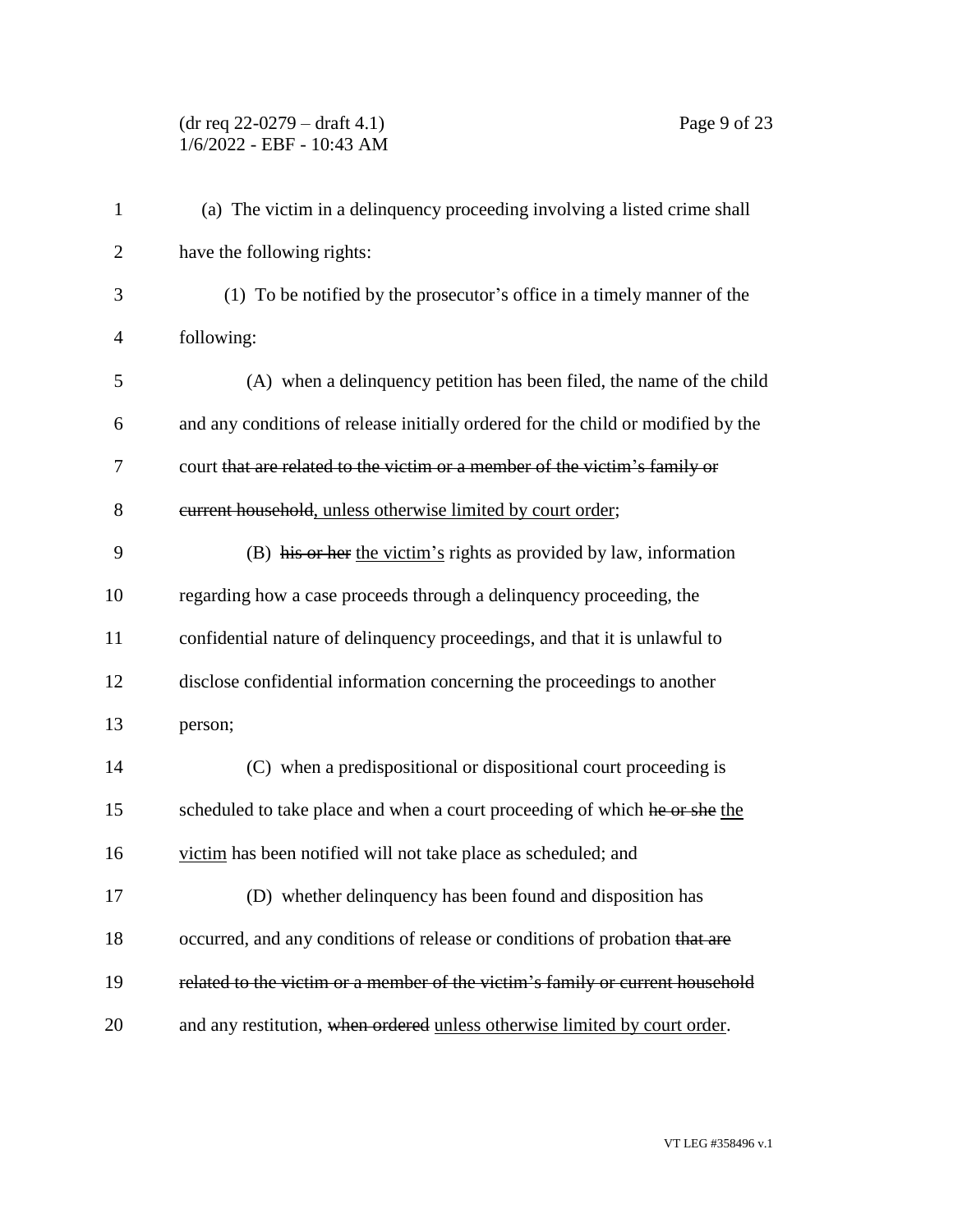(dr req 22-0279 – draft 4.1) Page 10 of 23 1/6/2022 - EBF - 10:43 AM

| $\mathbf{1}$   | (2) To file with the court a written or recorded statement of the impact              |
|----------------|---------------------------------------------------------------------------------------|
| $\overline{2}$ | of the delinquent act on the victim and the need for restitution.                     |
| 3              | (3) To be present during all court proceedings subject to the provisions              |
| $\overline{4}$ | of Rule 615 of the Vermont Rules of Evidence and to express reasonably the            |
| 5              | victim's views concerning the offense and the youth, to attend the disposition        |
| 6              | hearing and to present a victim impact statement, including testimony in              |
| 7              | support of his or her the victim's claim for restitution pursuant to section 5235     |
| 8              | of this title, and to be notified as to the disposition, including probation. The     |
| 9              | court shall consider the victim's statement when ordering disposition. The            |
| 10             | victim shall not be personally present at any portion of the disposition hearing      |
| 11             | except to present a victim impact statement or to testify in support of his or her    |
| 12             | claim for restitution unless the court finds that the victim's presence is            |
| 13             | necessary in the interest of justice.                                                 |
| 14             | (4) Upon request, to $\overline{I_0}$ be notified by the agency having custody of the |
| 15             | delinquent child before he or she the victim is discharged from a secure or           |
| 16             | staff-secured residential facility. The name of the facility shall not be             |
| 17             | disclosed. An agency's inability to give notification shall not preclude the          |
| 18             | release. However, in such an event, the agency shall take reasonable steps to         |
| 19             | give notification of the release as soon thereafter as practicable. Notification      |
| 20             | efforts shall be deemed reasonable if the agency attempts to contact the victim       |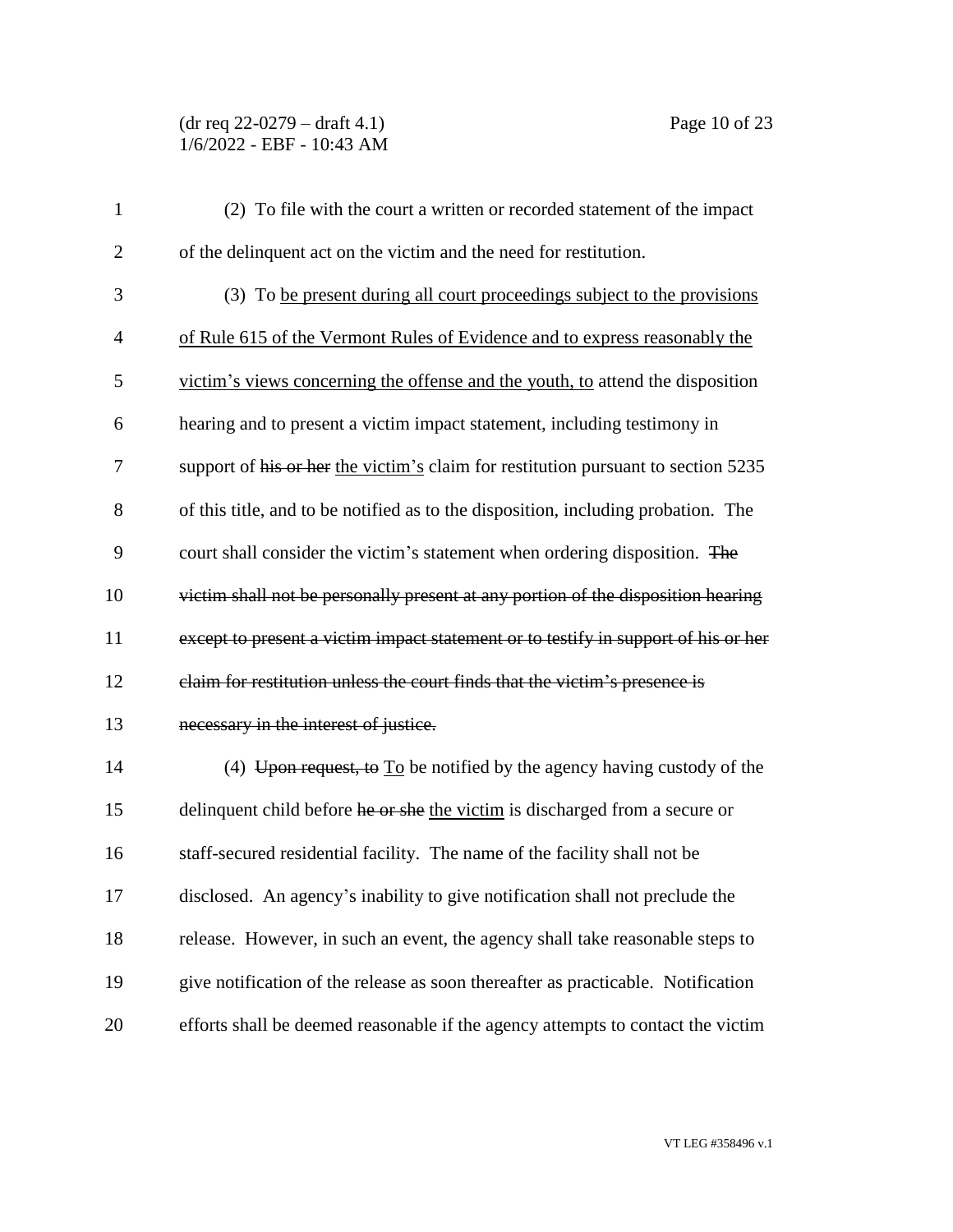(dr req 22-0279 – draft 4.1) Page 11 of 23 1/6/2022 - EBF - 10:43 AM

| $\mathbf{1}$   | at the address or telephone number provided to the agency in the request for      |
|----------------|-----------------------------------------------------------------------------------|
| $\overline{2}$ | notification.                                                                     |
| 3              | $(5)$ To have the court take his or her the victim's views into                   |
| 4              | consideration in the court's disposition order. If the victim is not present, the |
| 5              | court shall consider whether the victim has expressed, either orally or in        |
| 6              | writing, views regarding disposition and shall take those views into account      |
| 7              | when ordering disposition.                                                        |
| 8              | $(6)$ [Repealed.]                                                                 |
| 9              | (b) The prosecutor's office shall keep the victim informed and consult with       |
| 10             | the victim through the delinquency proceedings.                                   |
| 11             | Sec. 11. 33 V.S.A. § 5234a is amended to read:                                    |
| 12             | § 5234a. RIGHTS OF VICTIMS IN DELINQUENCY PROCEEDINGS                             |
| 13             | INVOLVING A NONLISTED CRIME                                                       |
| 14             | (a) The victim in a delinquency proceeding involving an offense that is not       |
| 15             | a listed crime shall have the following rights:                                   |
| 16             | (1) To be notified by the prosecutor's office in a timely manner of the           |
| 17             | following:                                                                        |
| 18             | (A) his or her the victim's rights as provided by law, information                |
| 19             | regarding how a delinquency proceeding is adjudicated, the confidential nature    |
| 20             | of juvenile proceedings, and that it is unlawful to disclose confidential         |
| 21             | information concerning the proceedings;                                           |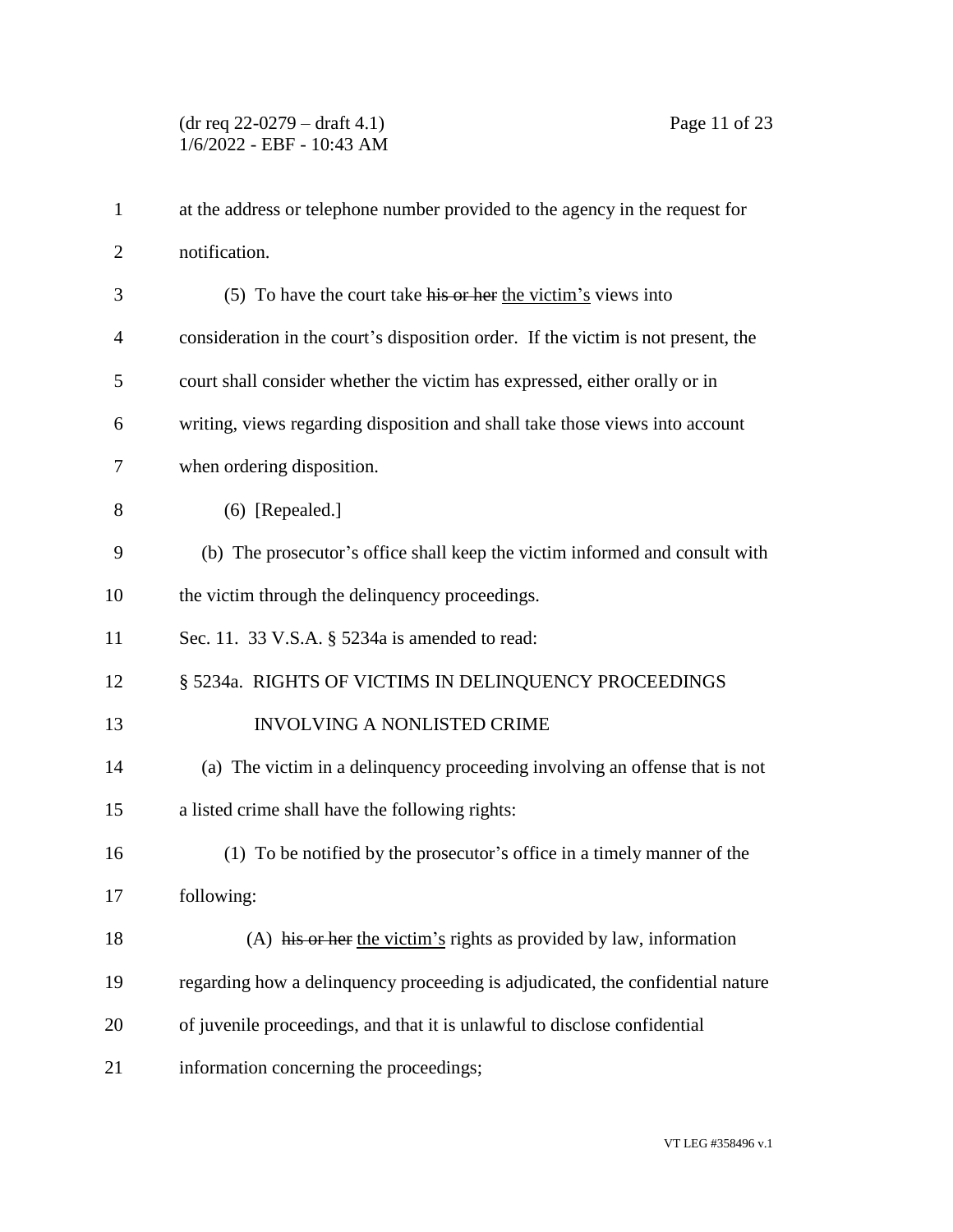| 1              | (B) when a delinquency petition is filed;                                          |
|----------------|------------------------------------------------------------------------------------|
| $\overline{2}$ | (C) the child's name and the conditions of release ordered for the                 |
| 3              | child or modified by the court if the conditions relate to the victim or a member  |
| $\overline{4}$ | of the victim's family or current household, unless otherwise limited by court     |
| 5              | order; and                                                                         |
| 6              | (D) when a dispositional court proceeding is scheduled to take place               |
| $\tau$         | and when a court proceeding of which he or she the victim has been notified        |
| 8              | will not take place as scheduled.                                                  |
| 9              | (2) That delinquency has been found and disposition has occurred, and              |
| 10             | any conditions of release or conditions of probation that are related to the       |
| 11             | victim or a member of the victim's family or current household and any             |
| 12             | restitution ordered, unless otherwise limited by court order.                      |
| 13             | (3) To file with the court a written or recorded statement of the impact           |
| 14             | of the delinquent act on the victim and any need for restitution.                  |
| 15             | (4) To attend the disposition hearing for the sole purpose of presenting           |
| 16             | to the court a victim impact statement, including testimony in support of his or   |
| 17             | her the victim's claim for restitution pursuant to section 5235 of this title. The |
| 18             | victim shall not be personally present at any portion of the disposition hearing   |
| 19             | except to present a victim impact statement or to testify in support of his or her |
| 20             | the victim's claim for restitution unless the court finds that the victim's        |
| 21             | presence is necessary in the interest of justice.                                  |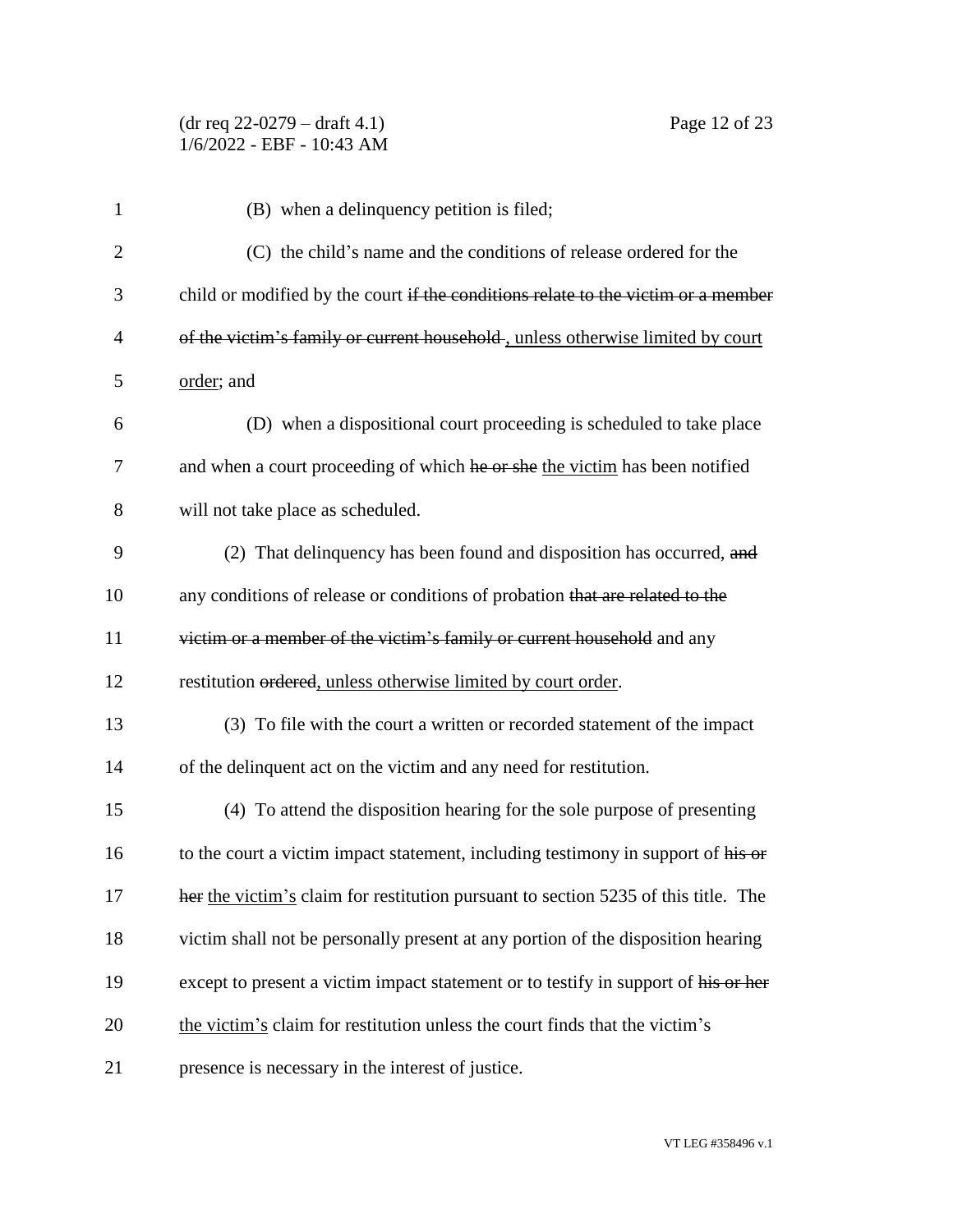(dr req 22-0279 – draft 4.1) Page 13 of 23 1/6/2022 - EBF - 10:43 AM

| $\mathbf{1}$   | (5) To be notified by the agency having custody of the child before the              |
|----------------|--------------------------------------------------------------------------------------|
| $\overline{c}$ | child is released from a residential facility.                                       |
| 3              | (6) To have the court take his or her the victim's views into                        |
| $\overline{4}$ | consideration in the court's disposition order. If the victim is not present, the    |
| 5              | court shall consider whether the victim has expressed, either orally or in           |
| 6              | writing, views regarding disposition and shall take those views into account         |
| 7              | when ordering disposition. The court shall order that the victim be notified as      |
| 8              | to the identity of the child upon disposition if the court finds that release of the |
| 9              | child's identity to the victim is in the best interests of both the child and the    |
| 10             | victim and serves the interests of justice.                                          |
| 11             | (b) The prosecutor's office shall keep the victim informed and consult with          |
| 12             | the victim through the delinquency proceedings.                                      |
| 13             | Sec. 12. 33 V.S.A. § 5288 is amended to read:                                        |
| 14             | § 5288. RIGHTS OF VICTIMS IN YOUTHFUL OFFENDER                                       |
| 15             | <b>PROCEEDINGS</b>                                                                   |
| 16             | (a) The victim in a proceeding involving a youthful offender shall have the          |
| 17             | following rights:                                                                    |
| 18             | (1) to be notified by the prosecutor in a timely manner:                             |
| 19             | $(A)$ when a court proceeding is scheduled to take place and when a                  |
| 20             | court proceeding to which he or she the victim has been notified will not take       |
| 21             | place as scheduled; and                                                              |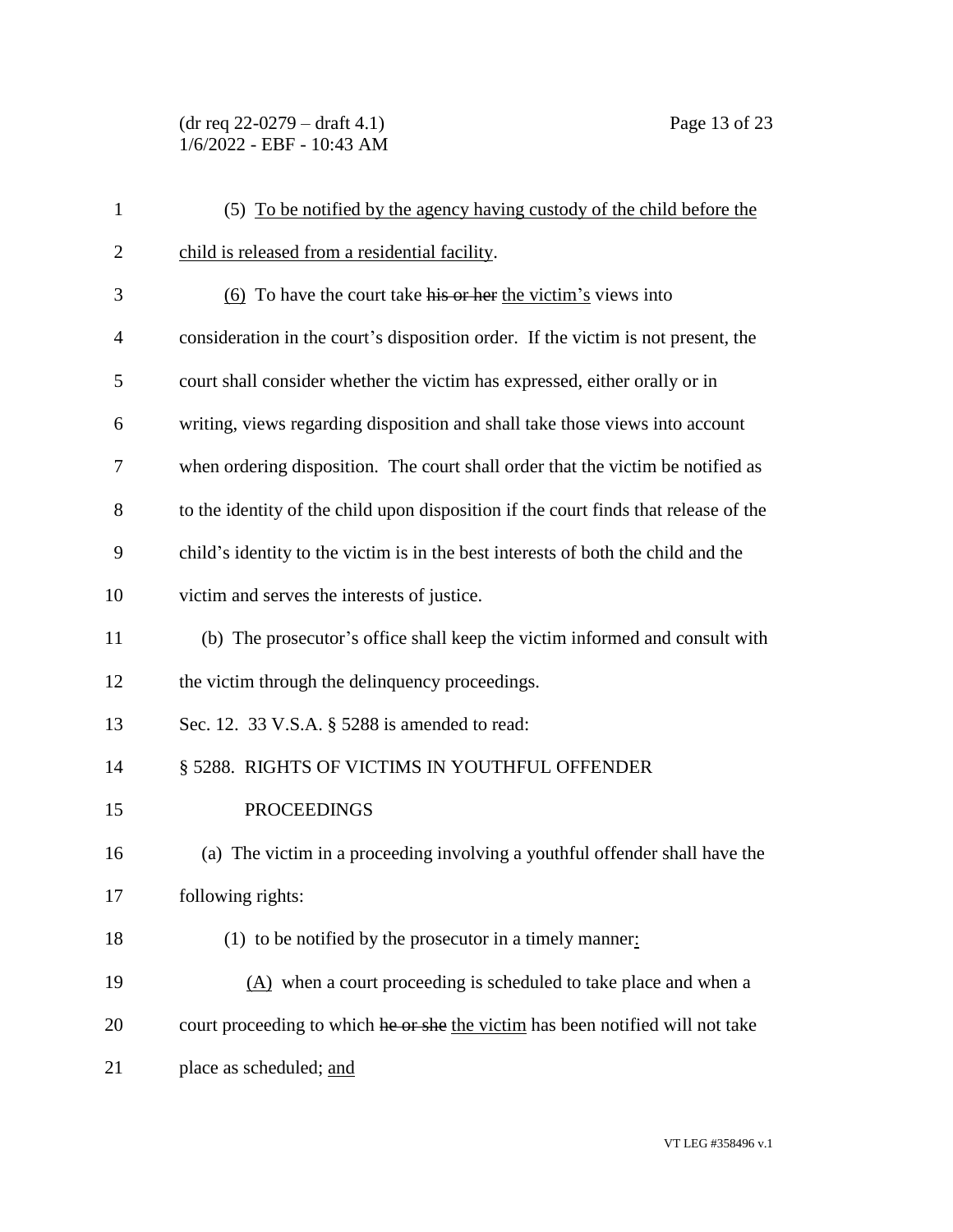(dr req 22-0279 – draft 4.1) Page 14 of 23 1/6/2022 - EBF - 10:43 AM

| $\mathbf{1}$   | (B) of any conditions of release or conditions of probation and of any             |
|----------------|------------------------------------------------------------------------------------|
| $\overline{2}$ | restitution, unless otherwise limited by court order;                              |
| 3              | (2) to be present during all court proceedings subject to the provisions of        |
| $\overline{4}$ | Rule 615 of the Vermont Rules of Evidence and to express reasonably his or         |
| 5              | her the victim's views concerning the offense and the youth;                       |
| 6              | (3) to request notification be notified by the agency having custody of            |
| 7              | the youth before the youth is released from a residential facility;                |
| 8              | (4) to be notified by the prosecutor as to the final disposition of the case;      |
| 9              | (5) to be notified by the prosecutor of the victim's rights under this             |
| 10             | section.                                                                           |
| 11             | (b) In accordance with court rules, at a hearing on a motion for youthful          |
| 12             | offender treatment, the court shall ask if the victim is present and, if so,       |
| 13             | whether the victim would like to be heard regarding disposition. In ordering       |
| 14             | disposition, the court shall consider any views offered at the hearing by the      |
| 15             | victim. If the victim is not present, the court shall ask whether the victim has   |
| 16             | expressed, either orally or in writing, views regarding disposition and shall      |
| 17             | take those views into consideration in ordering disposition.                       |
| 18             | (c) No youthful offender proceeding shall be delayed or voided by reason           |
| 19             | of the failure to give the victim the required notice or the failure of the victim |
| 20             | to appear.                                                                         |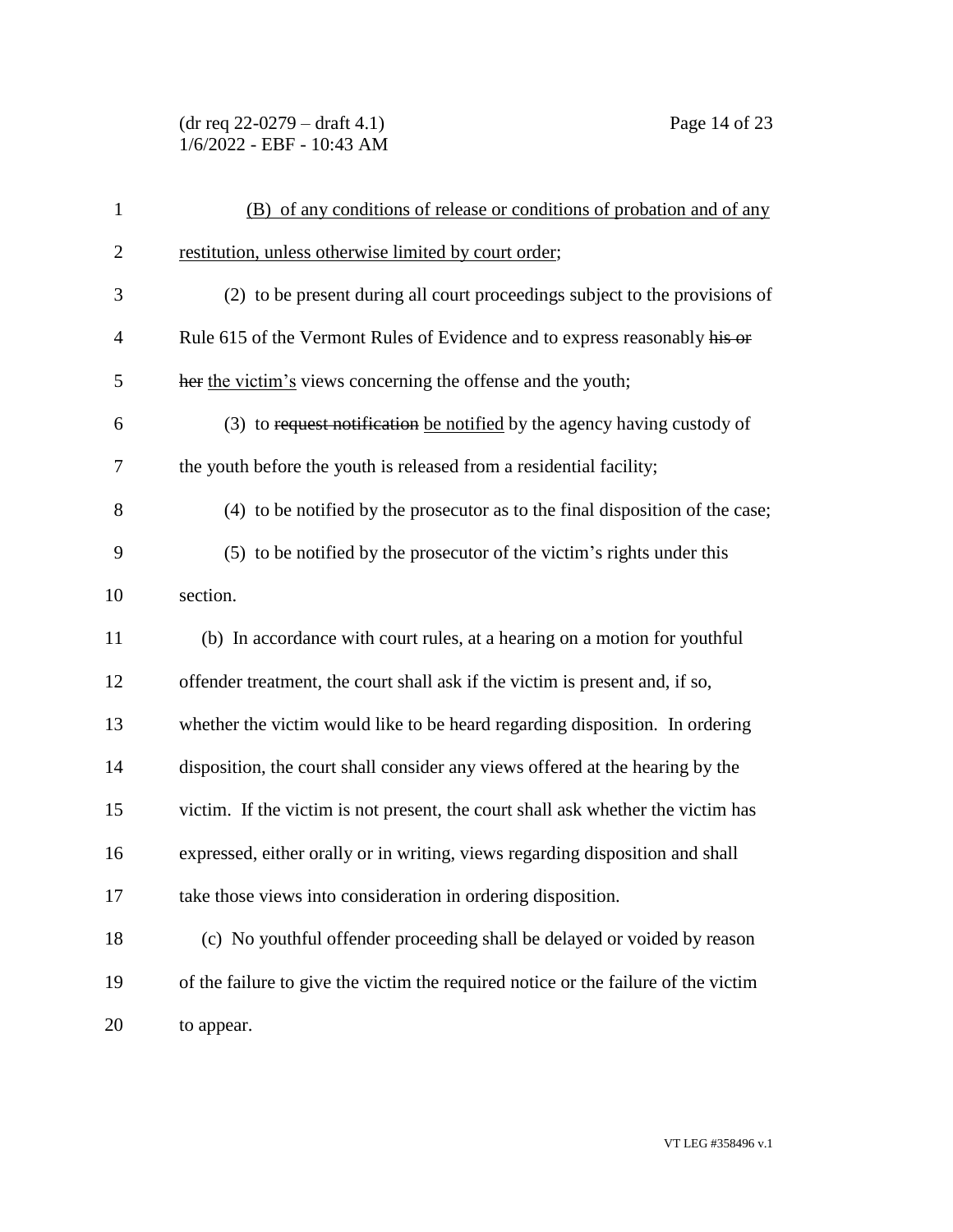(dr req 22-0279 – draft 4.1) Page 15 of 23  $1/6/2022$  - EBF -  $10.43$  AM (d) As used in this section, "victim" shall have the same meaning as in 13 V.S.A. § 5301(4). (e) This section shall not prohibit a victim from discussing underlying facts of the alleged offense that resulted in death or physical, emotional, or financial injury to the victim, provided that, unless otherwise provided by law or court order, a victim shall not disclose what occurs during a court proceeding, or information learned through a court proceeding that is not an underlying fact of the alleged offense that resulted in death or physical, emotional, or financial injury to the victim. \* \* \* Public Safety Requirement in Juvenile and Youthful 11 Offender Cases \* \* \* Sec. 13. 33 V.S.A. § 5284 is amended to read: § 5284. YOUTHFUL OFFENDER DETERMINATION AND DISPOSITION 14 ORDER (a)(1) In a hearing on a motion for youthful offender status, the court shall first consider whether public safety will be protected by treating the youth as a youthful offender. If the court finds that public safety will not be protected by treating the youth as a youthful offender, the court shall deny the motion and transfer the case to the Criminal Division of the Superior Court pursuant to subsection 5281(d) of this title. If the court finds that public safety will be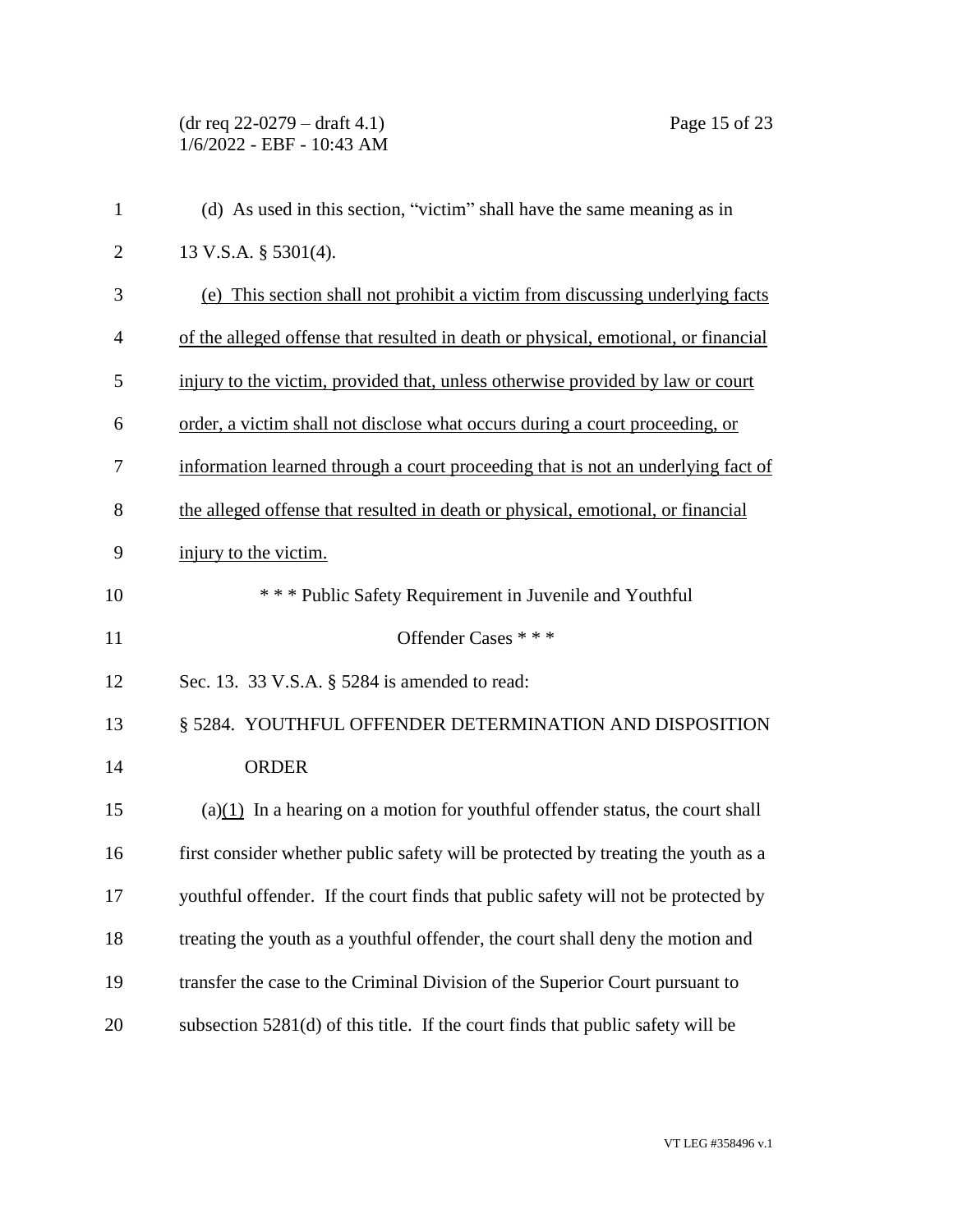(dr req 22-0279 – draft 4.1) Page 16 of 23 1/6/2022 - EBF - 10:43 AM

| $\mathbf{1}$   | protected by treating the youth as a youthful offender, the court shall proceed   |
|----------------|-----------------------------------------------------------------------------------|
| $\overline{2}$ | to make a determination under subsection (b) of this section.                     |
| 3              | (2) When determining whether public safety will be protected by                   |
| 4              | treating the youth as a youthful offender, the court shall consider, on the basis |
| 5              | of the evidence admitted:                                                         |
| 6              | (A) the nature and circumstances of the charge and whether violence               |
| 7              | was involved;                                                                     |
| 8              | (B) the youth's mental health treatment history and needs;                        |
| 9              | (C) the youth's substance abuse history and needs;                                |
| 10             | (D) the youth's residential housing status;                                       |
| 11             | (E) the youth's employment and educational situation;                             |
| 12             | (F) whether the youth has complied with conditions of release;                    |
| 13             | (G) the youth's criminal record and whether the youth has engaged in              |
| 14             | subsequent criminal or delinquent behavior since the original charge;             |
| 15             | (H) whether supervising the youth on youthful offender probation is               |
| 16             | appropriate considering the nature of the charged offense and the age and         |
| 17             | specialized needs of the youth;                                                   |
| 18             | whether the youth has connections to the community; and<br>(1)                    |
| 19             | (J) the youth's history of violence and history of illegal or violent             |
| 20             | conduct involving firearms or other deadly weapons.                               |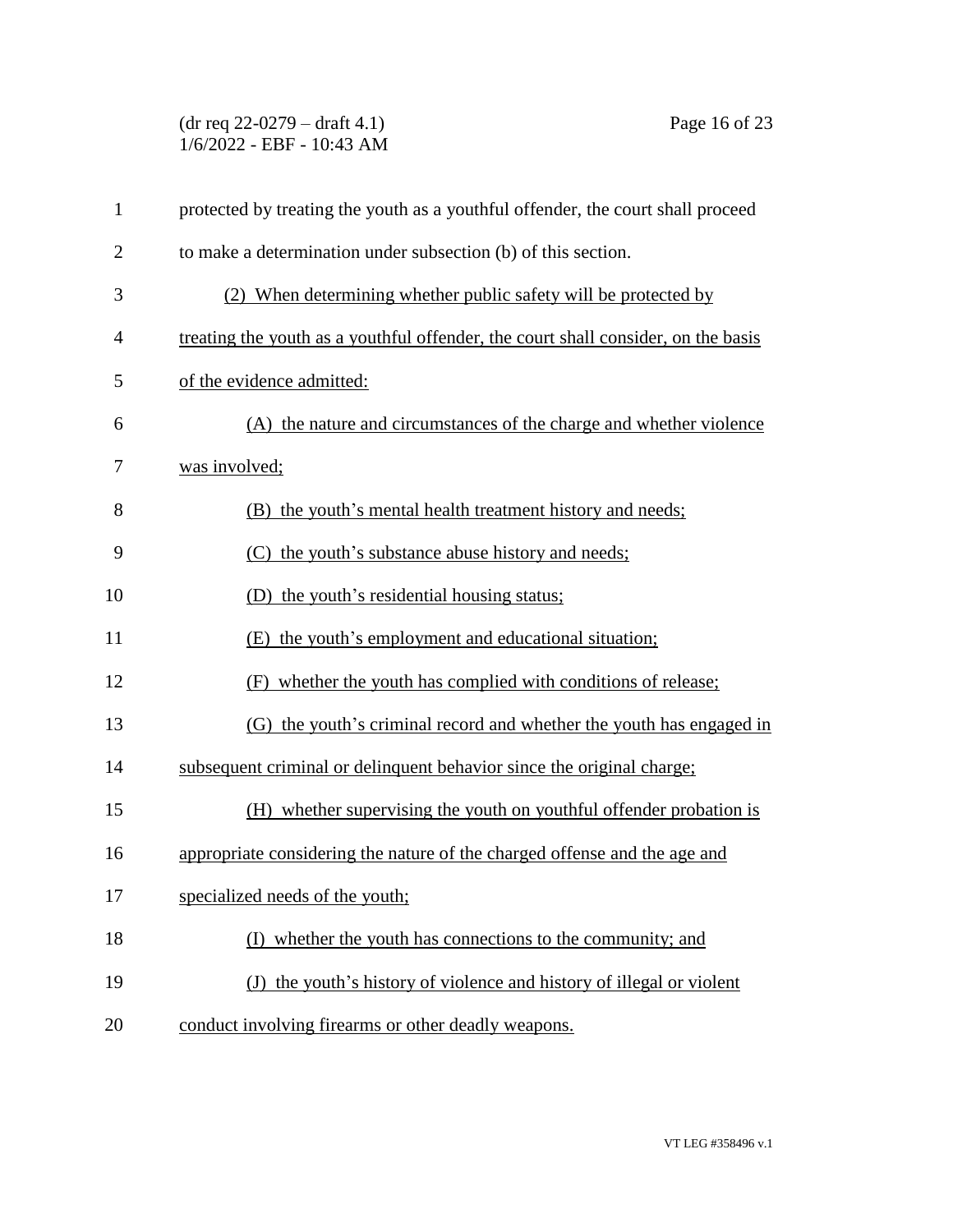(dr req 22-0279 – draft 4.1) Page 17 of 23 1/6/2022 - EBF - 10:43 AM

| $\mathbf{1}$   | Sec. 14. 33 V.S.A. § 5204 is amended to read:                                      |
|----------------|------------------------------------------------------------------------------------|
| $\overline{2}$ | § 5204. TRANSFER FROM FAMILY DIVISION OF THE SUPERIOR                              |
| 3              | <b>COURT</b>                                                                       |
| 4              | (a) After a petition has been filed alleging delinquency, upon motion of the       |
| 5              | State's Attorney and after hearing, the Family Division of the Superior Court      |
| 6              | may transfer jurisdiction of the proceeding to the Criminal Division of the        |
| 7              | Superior Court, if the child had attained 16 years of age but not 19 years of age  |
| 8              | at the time the act was alleged to have occurred and the delinquent act set forth  |
| 9              | in the petition is a felony not specified in subdivisions $(1)$ – $(12)$ of this   |
| 10             | subsection or if the child had attained 12 years of age but not 14 years of age at |
| 11             | the time the act was alleged to have occurred, and if the delinquent act set forth |
| 12             | in the petition was any of the following:                                          |
| 13             | (1) arson causing death as defined in 13 V.S.A. $\S$ 501;                          |
| 14             | (2) assault and robbery with a dangerous weapon as defined in                      |
| 15             | 13 V.S.A. § 608(b);                                                                |
| 16             | (3) assault and robbery causing bodily injury as defined in 13 V.S.A.              |
| 17             | § 608(c);                                                                          |
| 18             | (4) aggravated assault as defined in 13 V.S.A. § 1024;                             |
| 19             | (5) murder as defined in 13 V.S.A. § 2301;                                         |
| 20             | (6) manslaughter as defined in 13 V.S.A. $\S$ 2304;                                |
| 21             | (7) kidnapping as defined in 13 V.S.A. § 2405;                                     |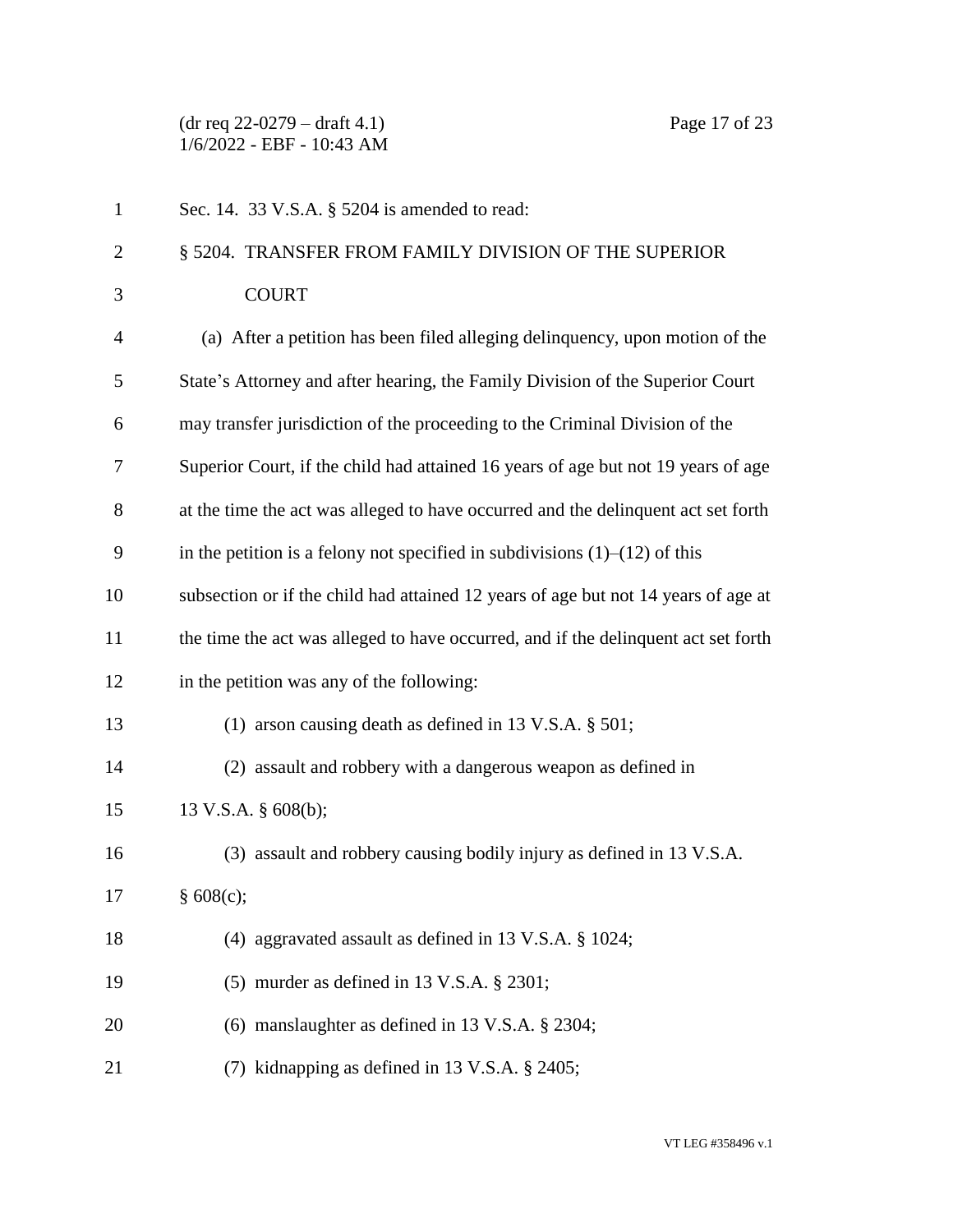(dr req 22-0279 – draft 4.1) Page 18 of 23 1/6/2022 - EBF - 10:43 AM

| $\mathbf{1}$   | (8) unlawful restraint as defined in 13 V.S.A. § 2406 or 2407;                      |
|----------------|-------------------------------------------------------------------------------------|
| $\overline{c}$ | (9) maiming as defined in 13 V.S.A. $\S 2701$ ;                                     |
| 3              | (10) sexual assault as defined in 13 V.S.A. $\S$ 3252(a)(1) or (a)(2);              |
| $\overline{4}$ | (11) aggravated sexual assault as defined in 13 V.S.A. § 3253; or                   |
| 5              | (12) burglary into an occupied dwelling as defined in 13 V.S.A.                     |
| 6              | \$1201(c).                                                                          |
| 7              | (b) The State's Attorney of the county where the juvenile petition is               |
| $8\,$          | pending may move in the Family Division of the Superior Court for an order          |
| 9              | transferring jurisdiction under subsection (a) of this section at any time prior to |
| 10             | adjudication on the merits. The filing of the motion to transfer jurisdiction       |
| 11             | shall automatically stay the time for the hearing provided for in section 5225 of   |
| 12             | this title, which stay shall remain in effect until such time as the Family         |
| 13             | Division of the Superior Court may deny the motion to transfer jurisdiction.        |
| 14             | (c) Upon the filing of a motion to transfer jurisdiction under subsection (b)       |
| 15             | of this section, the Family Division of the Superior Court shall conduct a          |
| 16             | hearing in accordance with procedures specified in subchapter 2 of this chapter     |
| 17             | to determine whether:                                                               |
| 18             | (1) there is probable cause to believe that the child committed the                 |
| 19             | charged offense; and                                                                |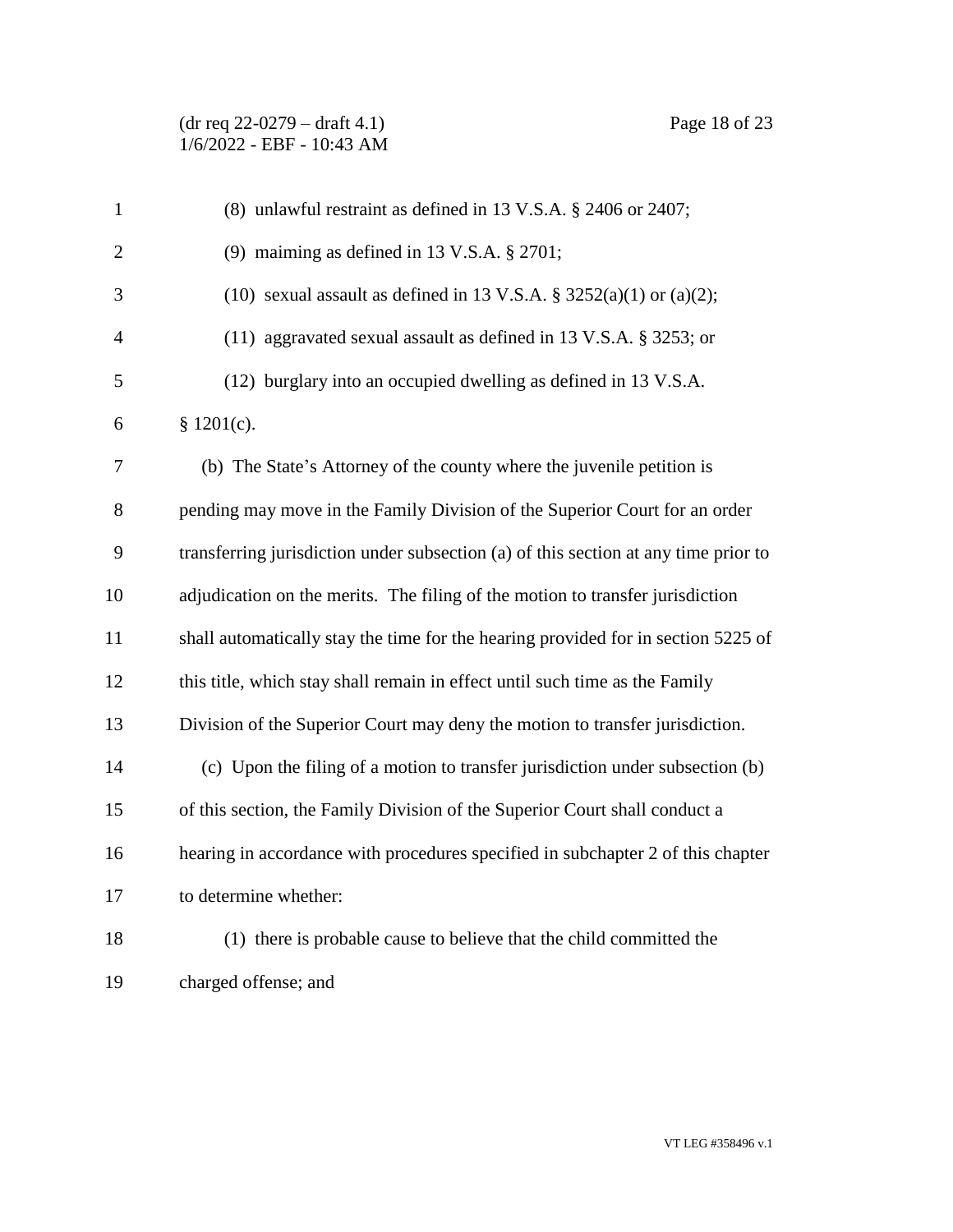## (dr req 22-0279 – draft 4.1) Page 19 of 23 1/6/2022 - EBF - 10:43 AM

| $\mathbf{1}$   | (2) public safety and the interests of the community would not be served      |
|----------------|-------------------------------------------------------------------------------|
| $\overline{2}$ | by treatment of the child under the provisions of law relating to the Family  |
| 3              | Division of the Superior Court and delinquent children.                       |
| $\overline{4}$ | (d) In making its determination as required under subsection (c) of this      |
| 5              | section, the court may consider, among other matters:                         |
| 6              | $(1)$ the maturity of the child as determined by consideration of his or her  |
| $\tau$         | the child's age, home, and environment; emotional, psychological, and         |
| 8              | physical maturity; and relationship with and adjustment to school and the     |
| 9              | community;                                                                    |
| 10             | (2) the extent and nature of the child's prior record of delinquency;         |
| 11             | (3) the nature of past treatment efforts and the nature of the child's        |
| 12             | response to them, including the child's mental health treatment and substance |
| 13             | abuse treatment and needs;                                                    |
| 14             | (4) the nature and circumstances of the alleged offense, including            |
| 15             | whether the alleged offense was committed in an aggressive, violent,          |
| 16             | premeditated, or willful manner;                                              |
| 17             | (5) the nature of any personal injuries resulting from or intended to be      |
| 18             | caused by the alleged act;                                                    |
| 19             | (6) the prospects for rehabilitation of the child by use of procedures,       |
| 20             | services, and facilities available through juvenile proceedings;              |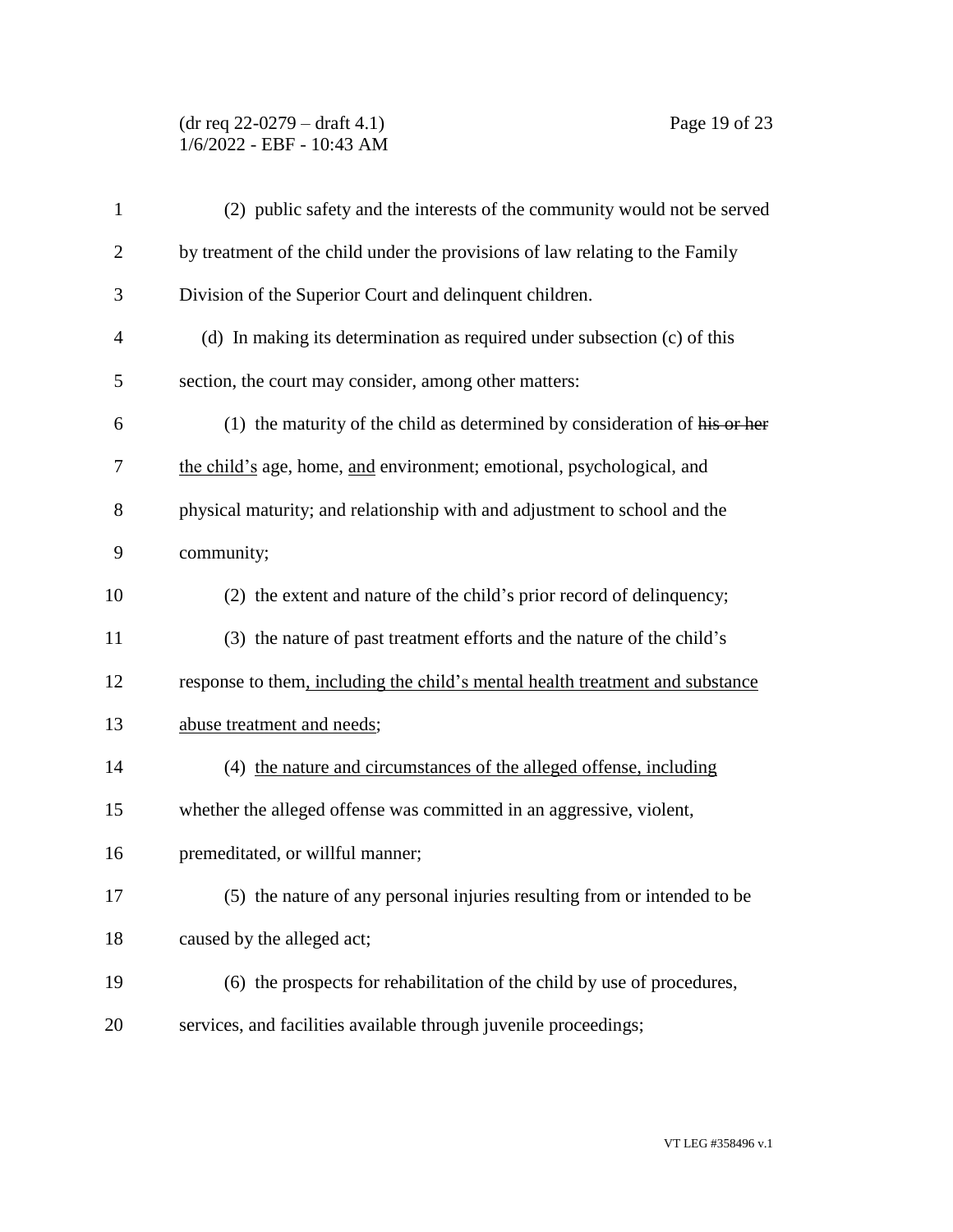## (dr req 22-0279 – draft 4.1) Page 20 of 23 1/6/2022 - EBF - 10:43 AM

| $\mathbf{1}$   | (7) whether the protection of the community would be better served by             |
|----------------|-----------------------------------------------------------------------------------|
| $\overline{2}$ | transferring jurisdiction from the Family Division to the Criminal Division of    |
| 3              | the Superior Court;                                                               |
| 4              | (8) the youth's residential housing status;                                       |
| 5              | (9) the youth's employment and educational situation;                             |
| 6              | (10) whether the youth has complied with conditions of release;                   |
| 7              | (11) the youth's criminal record and whether the youth has engaged in             |
| 8              | subsequent criminal or delinquent behavior since the original charge;             |
| 9              | (12) whether the youth has connections to the community; and                      |
| 10             | (13) the youth's history of violence and history of illegal or violent            |
| 11             | conduct involving firearms.                                                       |
| 12             | * * *                                                                             |
| 13             | *** Youthful Offender Risk and Needs Screening ***                                |
| 14             | Sec. 15. 33 V.S.A. § 5280 is amended to read:                                     |
| 15             | § 5280. COMMENCEMENT OF YOUTHFUL OFFENDER                                         |
| 16             | PROCEEDINGS IN THE FAMILY DIVISION                                                |
| 17             | * * *                                                                             |
| 18             | $(d)(1)$ Within 15 days after the commencement of a youthful offender             |
| 19             | proceeding pursuant to subsection (a) of this section, the youth shall be offered |
| 20             | a risk and needs screening the court shall notify the youth that the youth is     |
| 21             | required to complete a risk and needs screening, which shall be conducted by      |

VT LEG #358496 v.1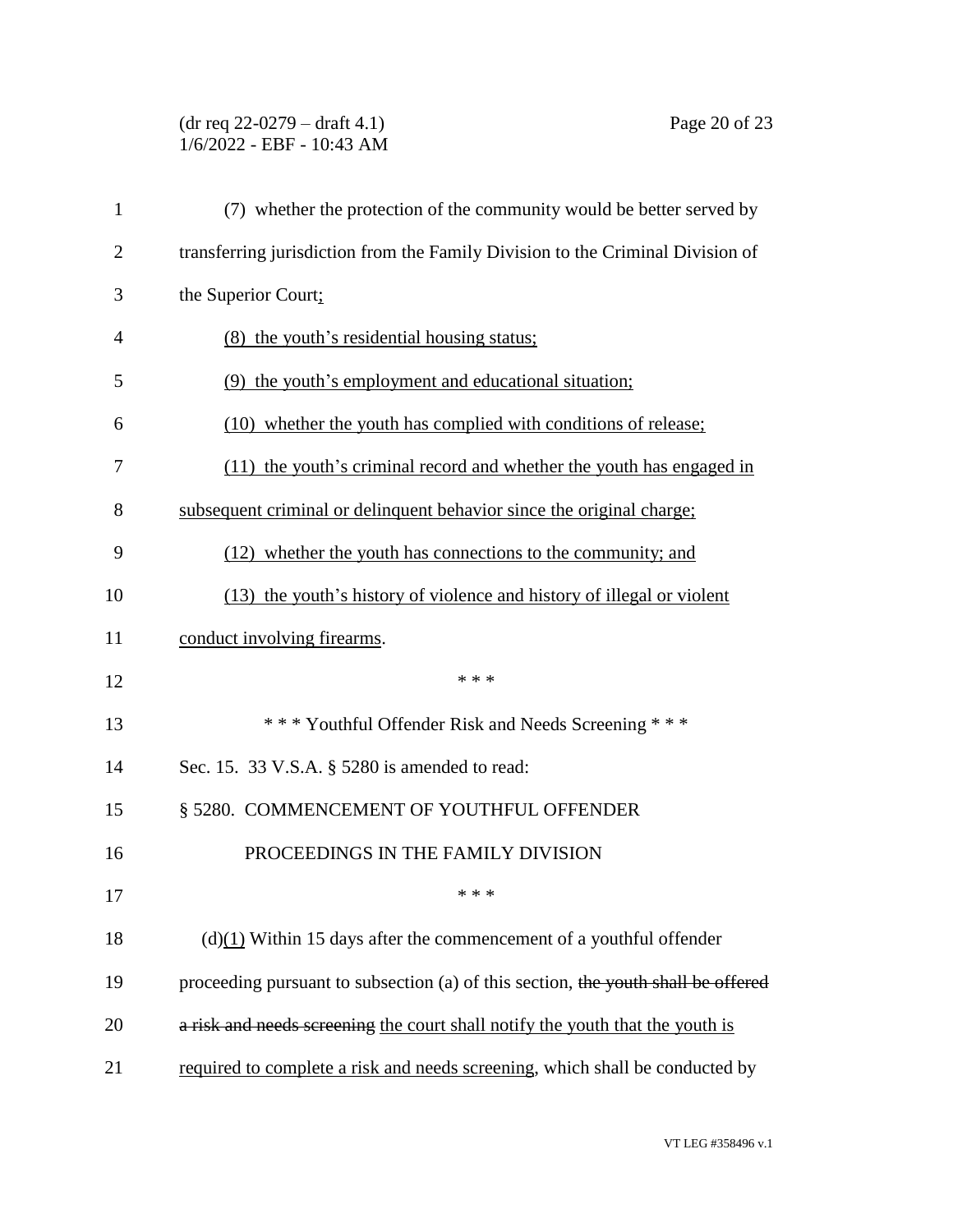(dr req 22-0279 – draft 4.1) Page 21 of 23 1/6/2022 - EBF - 10:43 AM

| $\mathbf{1}$   | the Department or by a community provider that has contracted with the                    |
|----------------|-------------------------------------------------------------------------------------------|
| $\overline{2}$ | Department to provide risk and needs screenings. The notice shall inform the              |
| 3              | youth that youthful offender treatment may be denied if the youth fails to                |
| $\overline{4}$ | participate in the risk and needs screening.                                              |
| 5              | (2) The risk and needs screening shall be completed prior to the youthful                 |
| 6              | offender status hearing held pursuant to section 5283 of this title. Unless the           |
| 7              | court extends the period for the risk and needs screening for good cause                  |
| 8              | shown, the Family Division shall reject the case for youthful offender                    |
| 9              | treatment if the youth does not complete the risk and needs screening within              |
| 10             | 15 days of the offer for the risk and needs screening.                                    |
| 11             | $\left(\frac{1}{3}\right)$ The Department or the community provider shall report the risk |
| 12             | level result of the screening, the number and source of the collateral contacts           |
| 13             | made, and the recommendation for charging or other alternatives to the State's            |
| 14             | Attorney.                                                                                 |
| 15             | $\left(\frac{2}{4}\right)$ Information related to the present alleged offense directly or |
| 16             | indirectly derived from the risk and needs screening or other conversation with           |
| 17             | the Department or community-based provider shall not be used against the                  |
| 18             | youth in the youth's criminal or juvenile case for any purpose, including                 |
| 19             | impeachment or cross-examination. However, the fact of participation in risk              |
| 20             | and needs screening may be used in subsequent proceedings.                                |
| 21             | * * *                                                                                     |

VT LEG #358496 v.1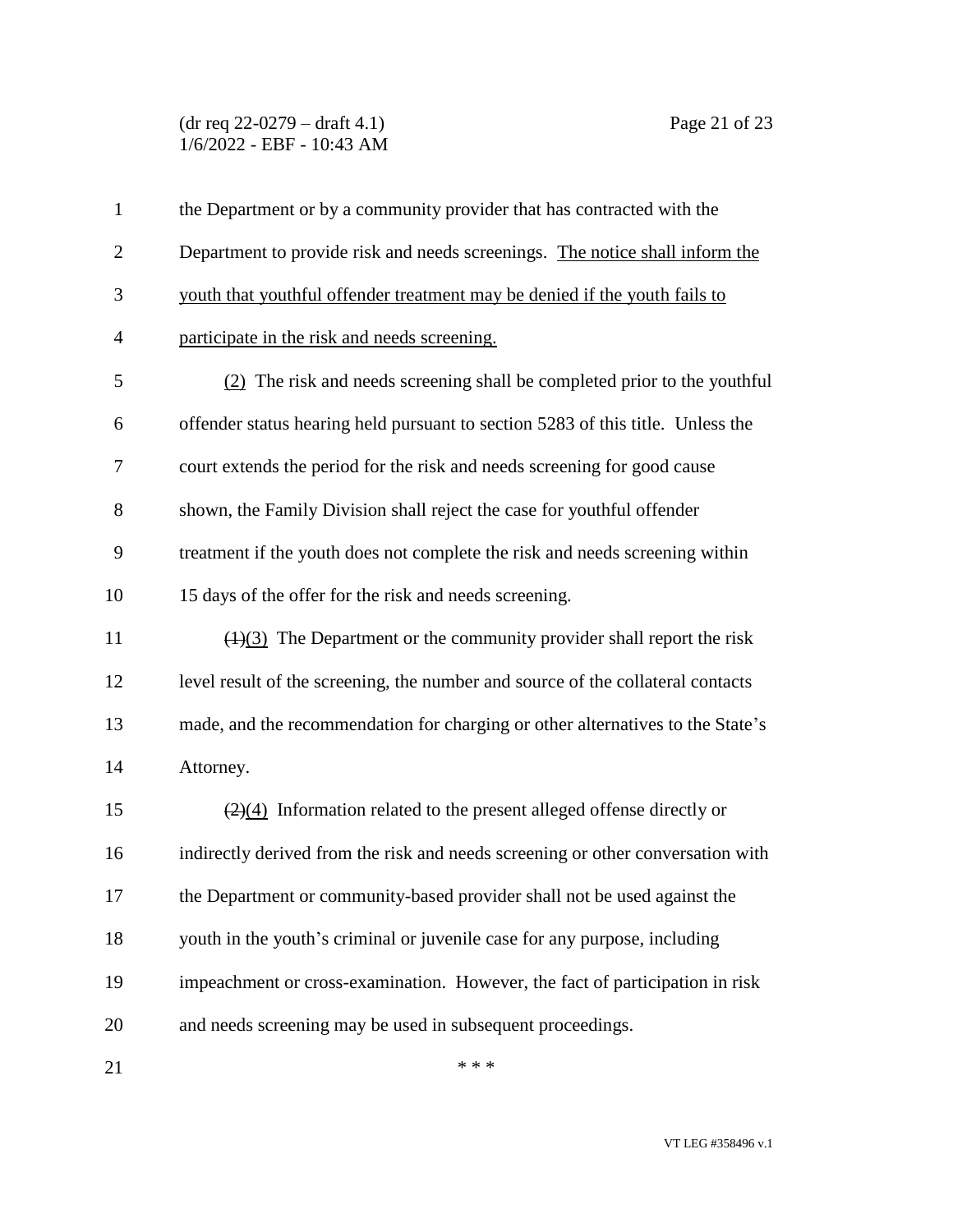|                | $(dr \text{ req } 22-0279 - draft 4.1)$<br>Page 22 of 23<br>1/6/2022 - EBF - 10:43 AM |
|----------------|---------------------------------------------------------------------------------------|
| $\mathbf{1}$   | *** Psychosexual Evaluation ***                                                       |
| $\overline{2}$ | Sec. 16. 33 V.S.A. § 5230 is amended to read:                                         |
| 3              | § 5230. DISPOSITION CASE PLAN                                                         |
| $\overline{4}$ | * * *                                                                                 |
| 5              | (d) Psychosexual evaluation. For purposes of determining appropriate                  |
| 6              | conditions of probation for a disposition case plan under this section, the court     |
| 7              | may order a psychosexual evaluation for a child charged with:                         |
| 8              | (1) lewd and lascivious conduct in violation of 13 V.S.A. $\S 2601$ ;                 |
| 9              | (2) lewd and lascivious conduct with a child in violation of 13 V.S.A.                |
| 10             | § 2602;                                                                               |
| 11             | (3) sexual assault in violation of 13 V.S.A. § 3252;                                  |
| 12             | (4) aggravated sexual assault in violation of 13 V.S.A. $\S$ 3253;                    |
| 13             | (5) aggravated sexual assault of a child in violation of 13 V.S.A.                    |
| 14             | § 3253a;                                                                              |
| 15             | (6) kidnapping with intent to commit sexual assault in violation of                   |
| 16             | 13 V.S.A. § 2405(a)(1)(D); or                                                         |
| 17             | (7) an offense involving sexual exploitation of children in violation of              |
| 18             | 13 V.S.A. chapter 64.                                                                 |